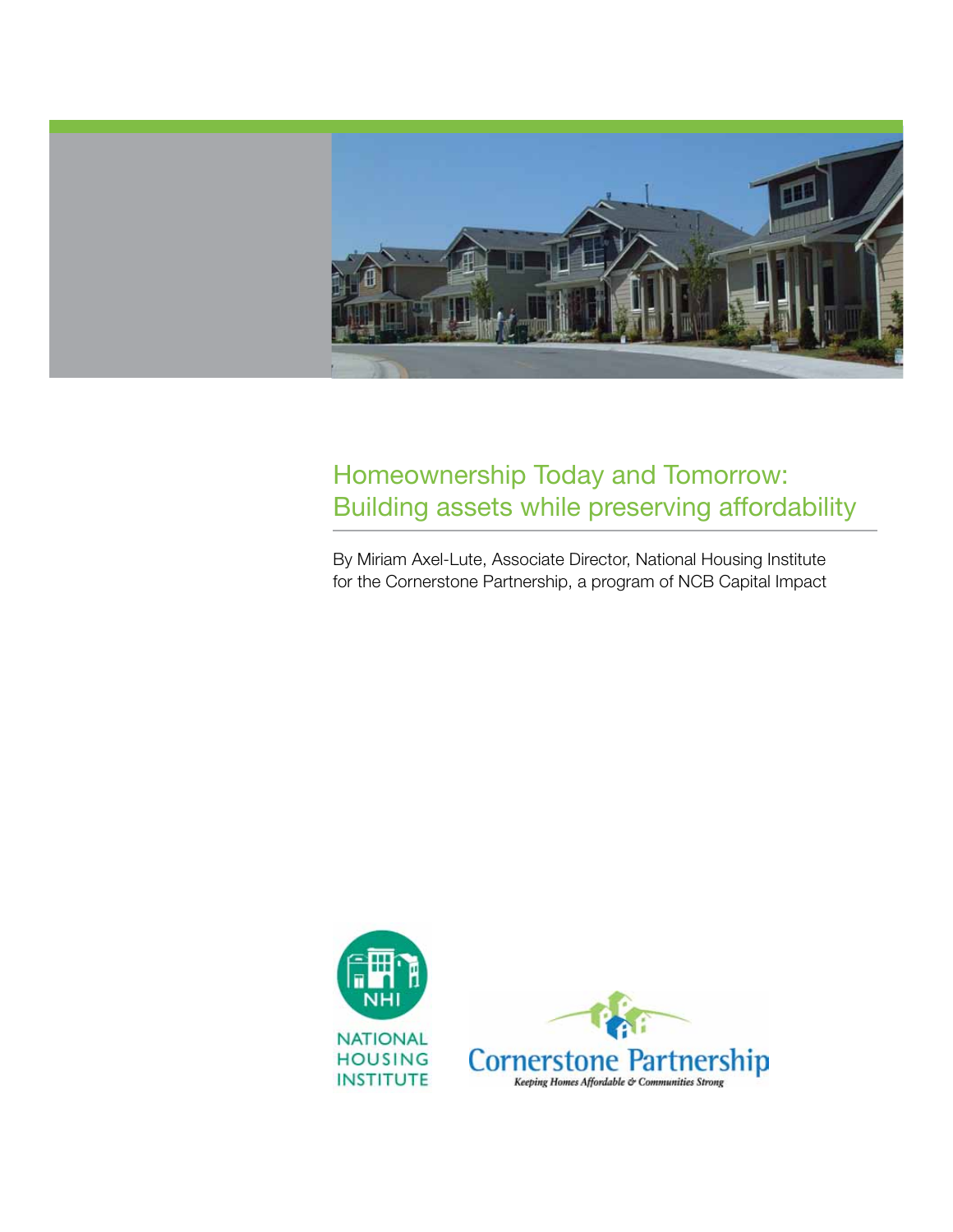Written by Miriam Axel-Lute, Associate Director, National Housing Institute for the Cornerstone Partnership, a program of NCB Capital Impact

The National Housing Institute is an independent nonprofit research and education organization driven by a belief in the ability of all communities to be healthy and thriving. NHI supports community revitalization by empowering residents of low-income neighborhoods and strengthening the work of community builders through public policy and programmatic analysis, development, and promotion. For more information visit [www.nhi.org](http://www.nhi.org).

This report draws heavily on the research report "Balancing Affordability and Opportunity: An Evaluation Of Affordable Homeownership Programs With Long-Term Affordability Controls," prepared by the Urban Institute for NCB Capital Impact. For the full details on methodology and complete comparative results of that research, see the original report at <http://www.urban.org/sharedequity>.

All research and reporting for the case studies in this report was conducted as original work and undertaken separately from the Urban Institute's research.

The author wishes to acknowledge Kenneth Temkin, Brett Theodos, David Price, John E. Davis, Rick Jacobus, Jim Gray, Harold Simon and Matthew Brian Hersh.

*This report was created with support from the Ford Foundation and the Surdna Foundation. Copyright Cornerstone Partnership, October 2010 [www.affordableownership.org](http://www.affordableownership.org)*

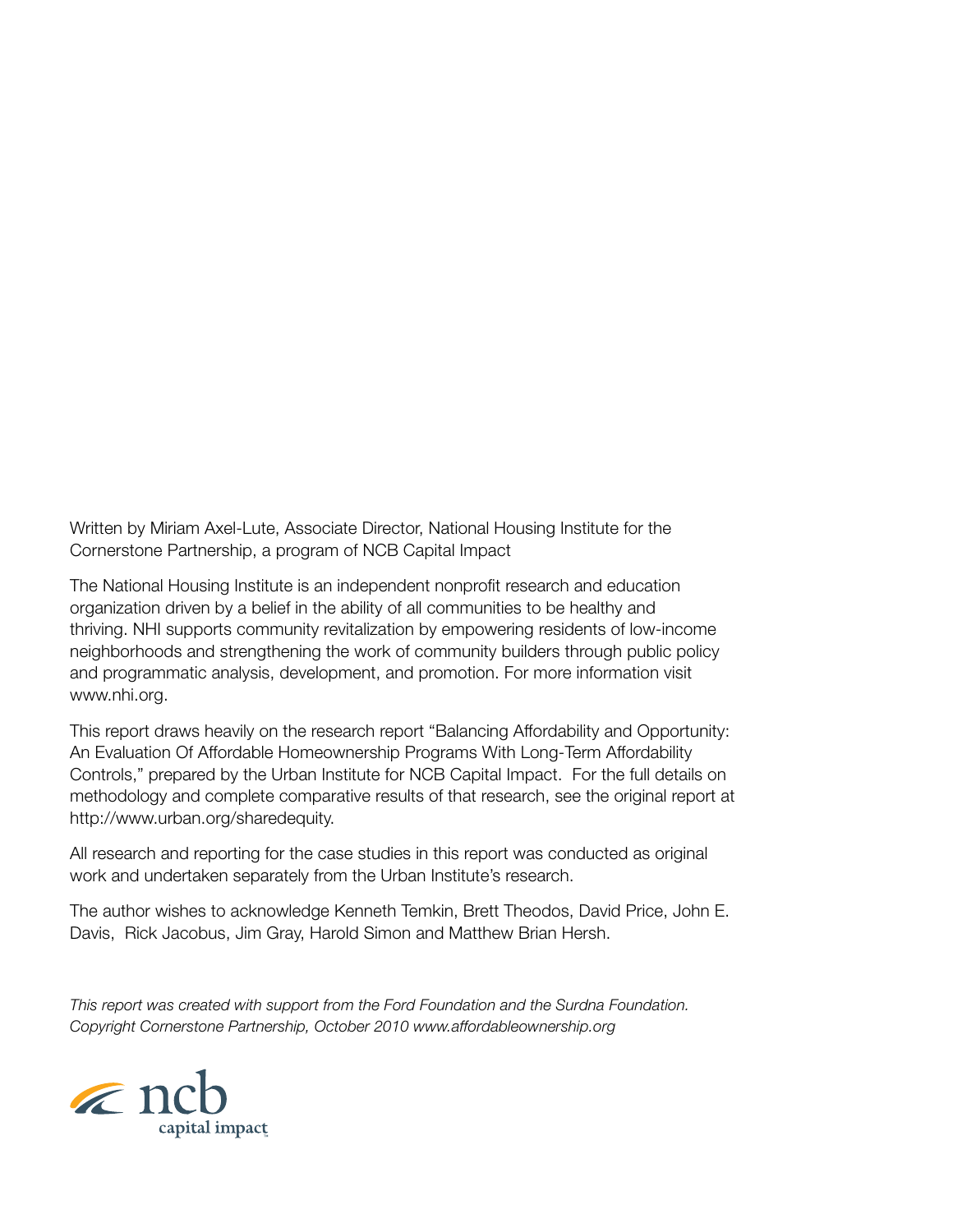# A New Path to Homeownership

*Federal, state, and local governments spend billions of dollars every year on programs designed to promote wider access to homeownership for low- and moderate-income families. But the recent housing crisis has led some to question the wisdom of continued investment in homeownership especially for lower income families. Critics suggest that perhaps housing policy should focus instead on providing affordable rental housing.*

What works best for housing low- and moderate-income families: rental housing or homeownership? While this debate has a renewed urgency it has a long history.

The question is so persistent because for many households, neither of those options is quite right.

Rentals are a crucial part of an affordable housing continuum. For many families—including most of the lowest income families, as well as many others who choose them for a range of lifestyle reasons—renting probably will always continue to make the most sense.

But for those working families who have modest incomes but are not in extreme poverty, being forced to face perpetual renting versus owning amounts to being locked out of one of the most common ways Americans move up economically - building equity in a home.

This is more than a matter of abstract fairness. Assets can make a greater difference than higher pay in a low-income household's ability to transform its circumstances or make it through a problem like a job loss or illness without ending up in crisis. And yet living with no cushion, whether it's savings or home equity, called "asset poverty," is far more widespread than income poverty, and the gaps between the asset-rich and the asset-poor are much greater<sup>1</sup>.

On the other hand, as the past several years have demonstrated all too clearly, pushing low-income families into homeownership often backfires. Without any savings in the bank or cushion in their income, these families are often blindsided by maintenance or repair problems they can't address, or are only a few weeks of unemployment away from defaulting on their mortgage payment. With lower credit scores, they are often saddled with higher interest rates and unsustainable loan terms.

Some studies have found that only half of all low-income first-time homebuyers are still homeowners five years later.<sup>2</sup>

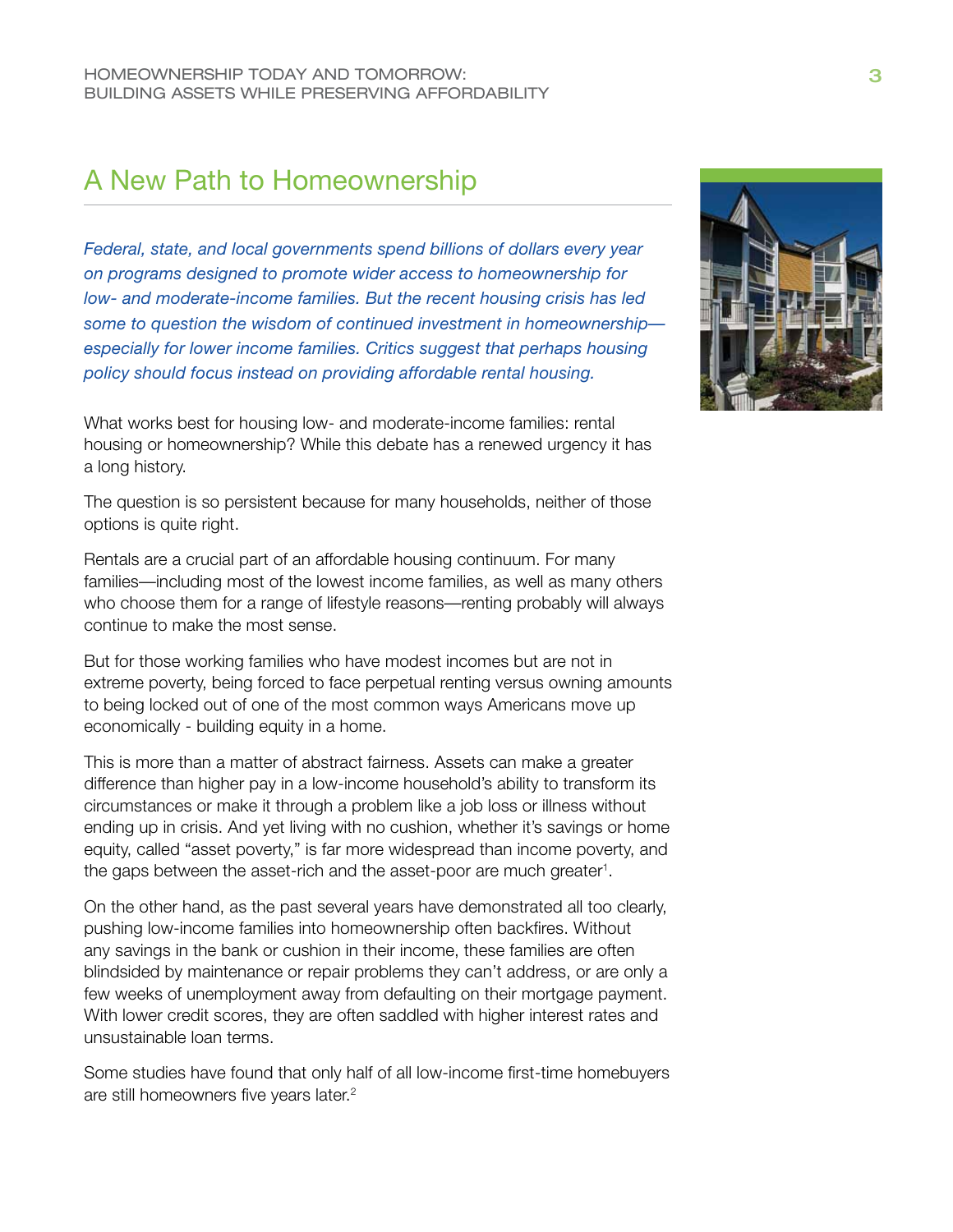Long-term affordable homeownership programs offer homeowners a predictable path from renting to traditional homeownership and offer communities a smarter way to make the most of scarce housing resources for lasting results.

And of those who left homeownership, many did not walk away better off. Lower income families can often only afford to buy in struggling neighborhoods where price appreciation is less predictable, making the likelihood of their building a nest egg more tenuous. Stagnant or falling values can make it hard to sell at all, tying them to a neighborhood that may not increase their opportunities for employment or other improvements in their lives.

Moreover, traditional homeownership programs that provide public subsidy to help homebuyers achieve homeownership are resource intensive, since they provide one-time grants or forgivable loans that help only one lucky family, with no subsidy recaptured.

Given the very real risks of homeownership for lower-income families, it is not obvious that continued investment in standard homeownership programs will produce meaningful social benefits.

Not surprisingly, then, the resulting debate around affordable rental versus homeownership long has been presented as a choice between two equally important values: preserving affordability to serve more families and make the most efficient use of public funds through rental on the one hand and offering life-altering opportunities for asset building through homeownership on the other.

It's a hard choice.

But a third option with a growing presence exists. A number of innovative local affordable homeownership programs around the country have found ways to make ownership accessible and also much safer and more sustainable, while concurrently achieving long-term affordability. These programs ensure that that public investment in affordable homeownership can serve multiple generations of homebuyers in the same way that investments in affordable rental housing do. However, in addition these programs offer homeowners a predictable path from renting to traditional homeownership and offer communities a smarter way to make the most of scarce housing resources for lasting results.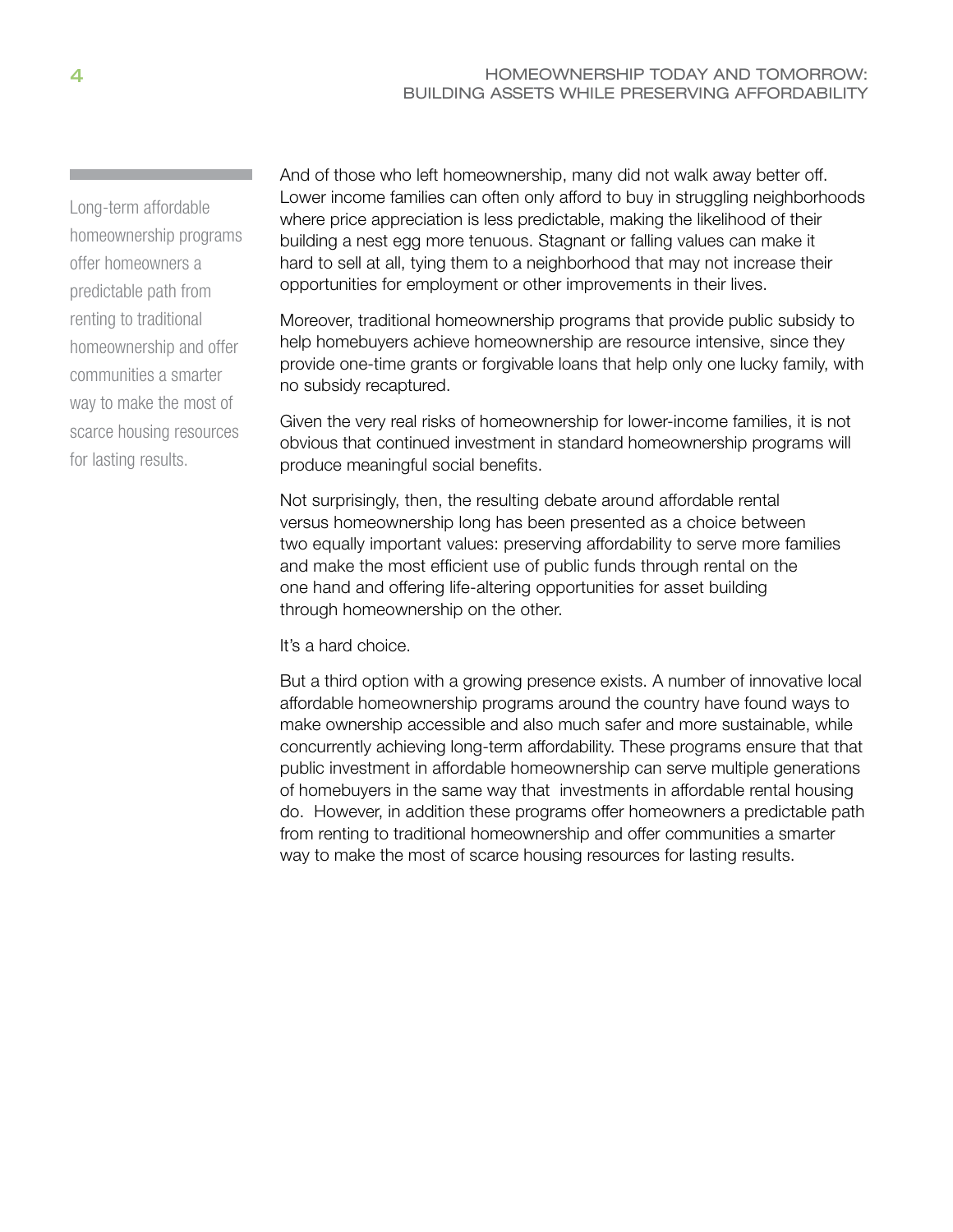# Preserving Affordability for Lasting Impact

There are hundreds of local affordable homeownership programs that preserve affordability over the long term. They use a wide variety of different legal and financial structures and are referred to by a variety of different names.<sup>3</sup> Community land trusts, limited-equity cooperatives, and owner-occupied homes with durable affordability covenants are all mechanisms that preserve affordability and recycle public investment by restricting the resale price of a home. Other programs use deferred payment second loans that require homeowners to repay a share of future price appreciation. New hybrids and permutations of these older models appear nearly every year.

The common thread across long-term affordable homeownership programs regardless of their affordability mechanism is that they all strike a balance between individual and community benefits. In each case, a government or nonprofit agency partners with the homebuyer. The agency invests some subsidy in a property to make it affordable to low- or moderate-income buyers and works with owners over the long term to ensure they are financially responsible, keep up the property, and protect the public investment. The homeowner has an opportunity to build wealth and in return keep the home affordable for the next buyer—passing on the benefit of the public investment when selling the home.

In a community land trust (CLT) for example, the nonprofit community based organization (the trust) keeps ownership of the land while the homeowners own the house that's on the land. The CLT extends owners a 99-year renewable ground lease that offers most of the benefits of traditional homeownership. However, CLT owners must agree to occupy their home as their primary residence and they agree to resell the home at a price set by an affordability formula spelled out in their ground lease.

Many local government agencies play a similar role in deed-restricted homeownership programs (also known as deed covenants). They offer homes for sale at below-market prices to income-qualified homebuyers and attach enforceable affordability agreements to the deed to the property. These agreements, like the CLT leases, require homeowners to occupy the homes and to resell at a price determined by an affordability formula.

Similarly, limited-equity cooperative owners buy shares in the co-op association, which gives them a lease on their particular unit. The co-op share prices are also controlled by a resale pricing formula.

Regardless of the organizational and legal structure, these programs require consistent oversight and management by a public or nonprofit agency that serves as the long-term steward of the public investment.



All long-term affordable homeownership programs strike a balance between individual and community benefits.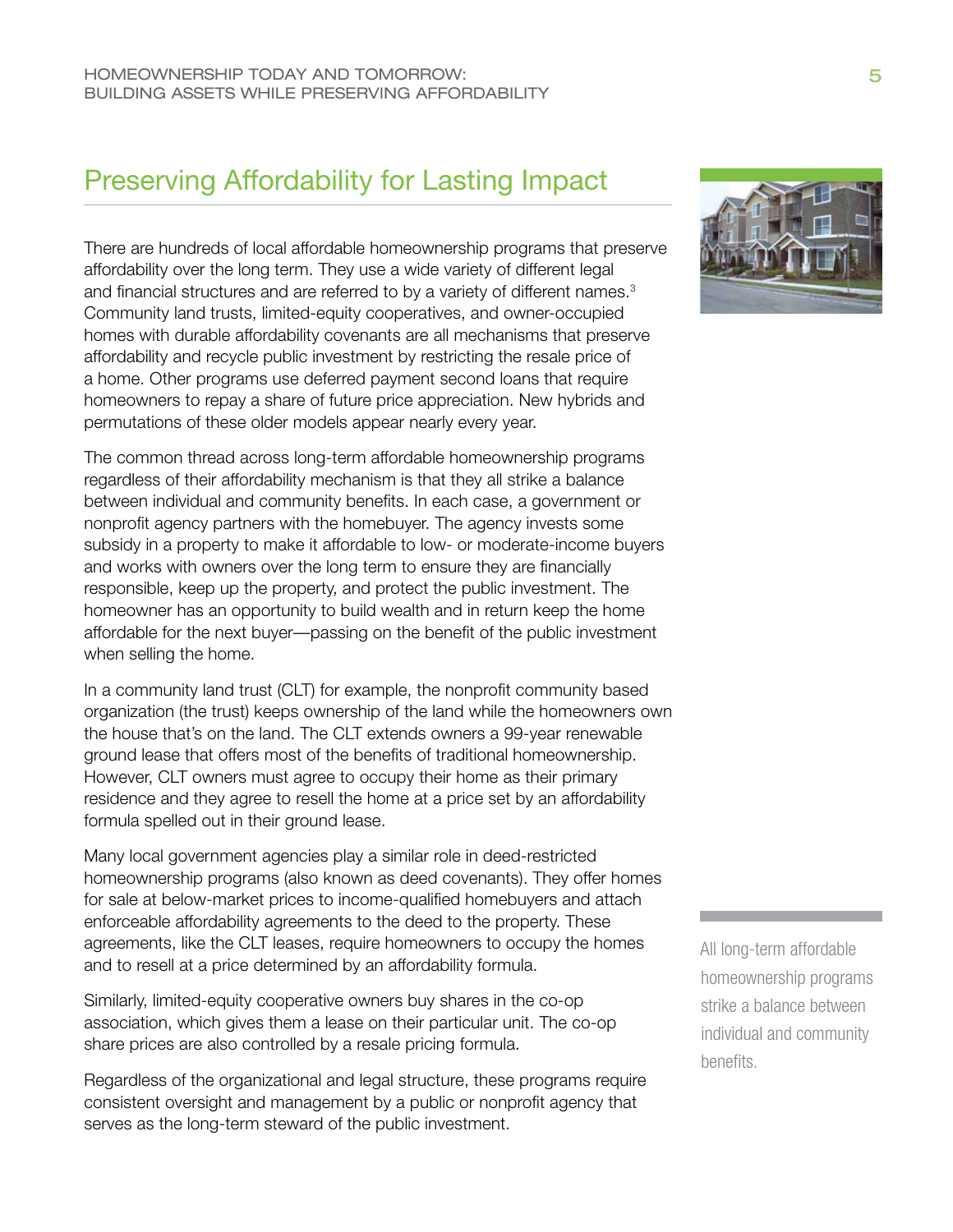These sorts of housing options are not new—some programs have been around for decades. But only recently have people begun to look at them together, as a unified housing sector, and begun to talk seriously about what it would take to provide this kind of housing at a larger scale.

# Cornerstone Partnership

The Cornerstone Partnership is a new a peer network for homeownership programs that preserve long-term affordability and community stability, helping more hard-working people buy homes today, maintain those homes, and keep them affordable in the future.

Charter members in the partnership include Habitat for Humanity International, The Housing Partnership Network, The National Association of Local Housing Finance Agencies, the National Community Land Trust Network, NeighborWorks America and NCB Capital Impact. The partnership is funded by the Ford Foundation and managed by NCB Capital Impact.

The partnership has been built around a set of "Stewardship Principles" developed through a series of daylong workshops with 100 experienced affordable homeownership practitioners. Participants identified general principles and specific practices that make the most of public investment in affordable homeownership and avoid many common problems.

Alongside this process, NCBCI built a library of hundreds of program documents from established long-term affordable homeownership programs around the country and engaged a team of consultants to identify common elements and key features of them. Drawing on these documents, NCBCI created an assessment tool that establishes the extent to which a program is implementing over 100 different best practices.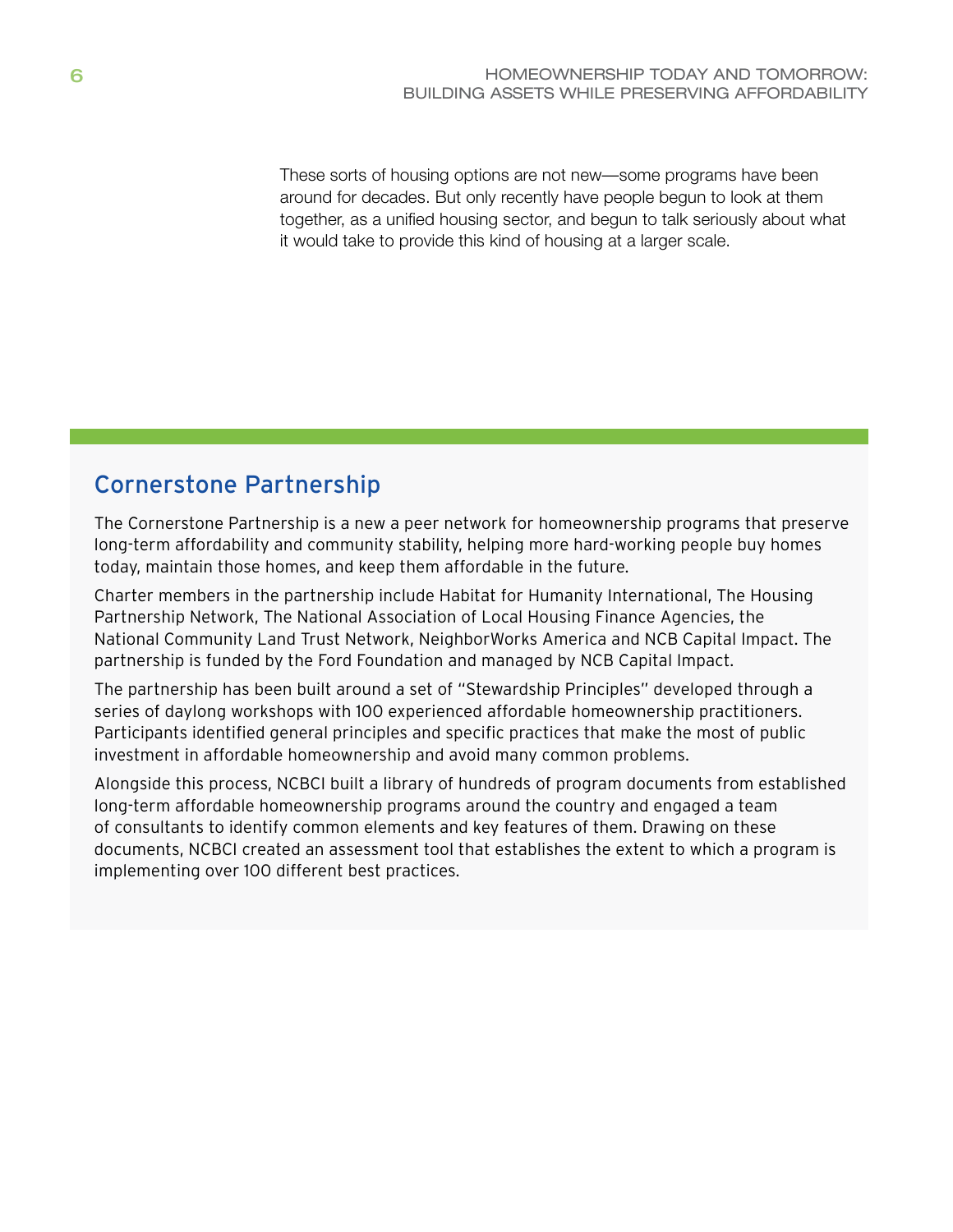### Draft Stewardship Principles

These principles are intended to guide the implementation of programs that invest public or philanthropic resources to reduce the cost of homeownership and seek to preserve this public investment for maximum impact. The draft principles fall into six categories. The full list of principles is available at [www.affordableownership.org](http://www.affordableownership.org).

### 1. Impact-Driven: Set & Track Goals that Reflect Community Priorities

Affordable homeownership programs should reflect a thoughtful and informed balance of community priorities grounded in a careful analysis of objective data on market conditions and needs.

### 2. Targeted: Focus on Buyers Who Need Help but Are Likely to Succeed

Scarce public resources for affordable homeownership should be targeted toward households that would be unable to afford ownership without support, but are in a strong position to succeed in ownership over time.

### 3. Balanced: Build Wealth for Owners While Preserving the Community Interest

Every program should attempt to maximize the impact of public funding by balancing the interests of individual homeowners and the broader community.

### 4. Managed: Steward the Public Investment to Ensure Long Term Benefit

Public investment in affordable homeownership should be actively and professionally managed for maximum community benefit over the long term.

### 5. Safe: Ensure Sound Mortgage Financing

Every program should ensure that private mortgage financing is safe, appropriate, and consistent with the goals of the program. In addition to helping buyers make informed decisions, the program should protect the public interest by preventing predatory loan products and avoiding foreclosures whenever possible.

### 6. Understandable: Educate Buyers on Program Requirement

Every program should provide written materials and training to help buyers understand program requirements and should actively verify homeowners' understanding prior to sale.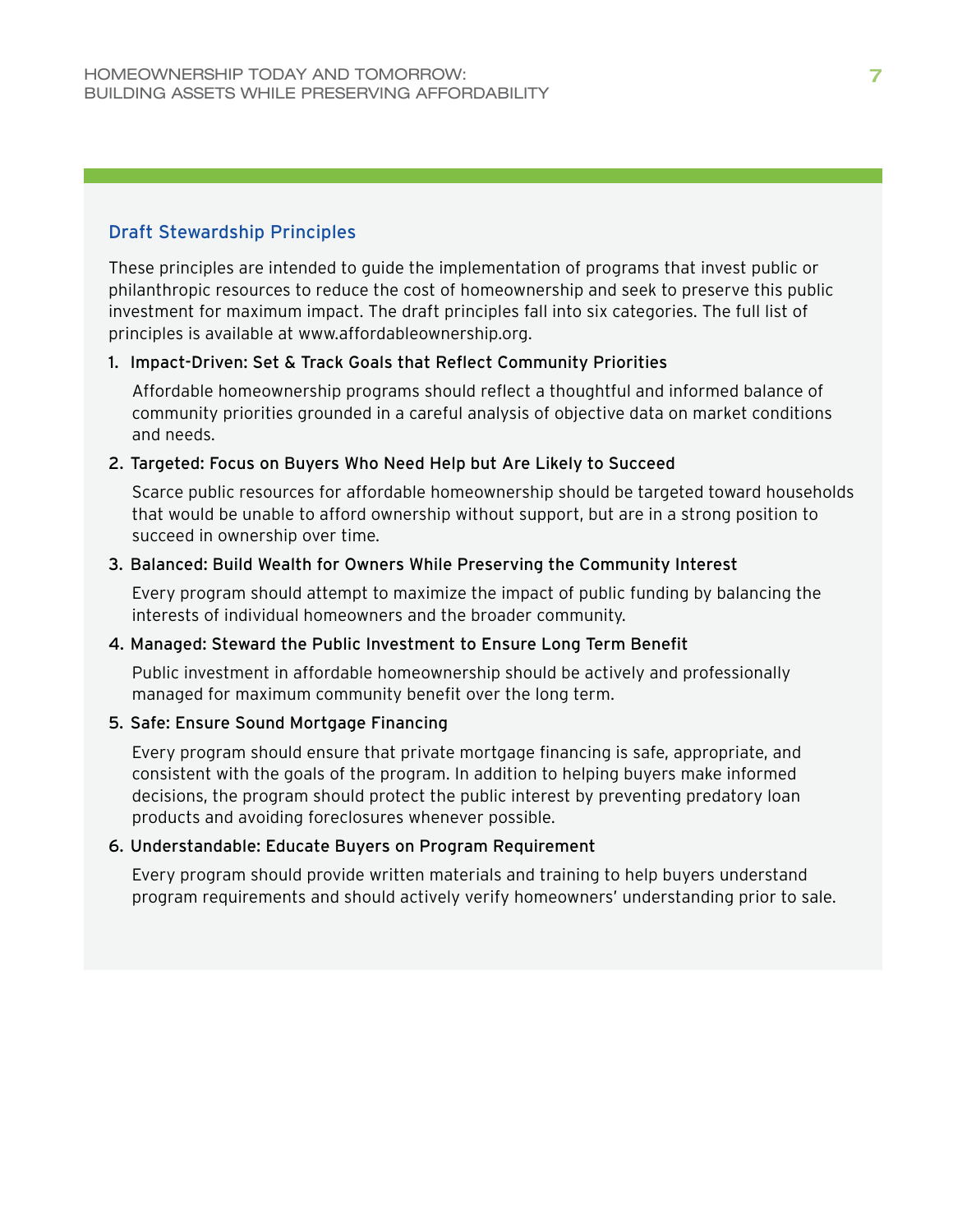The researchers found that each program generated both sustainable affordability and lowrisk wealth creation for their owners in ways that rentals or traditional homeownership couldn't have.

# New Research

Growing interest in long-term affordable homeownership has led to a need for more concrete data about the impact that these programs are having. Among the key questions:

- 1. Can programs realistically maintain affordability for future generations of lower income homebuyers without ongoing investment of new public resources?
- 2. Can programs that preserve long-term affordability offer meaningful wealth-building opportunities for buyers; if wealth building is limited can it still be life-altering?
- 3. Do buyers of affordable homes become trapped in these homes, or are they able to move out and into traditional homeownership?
- 4. Do these programs offer greater stability for owners and neighborhoods by preventing foreclosures?

In 2009, NCB Capital Impact contracted with Kenneth Temkin, Brett Theodos, and David Price from the Urban Institute to investigate these questions. They analyzed data on home sales and subsequent resales through 2008 from seven affordable homeownership programs that seek to preserve long-term affordability—three community land trusts, two limited-equity cooperatives, and two deed-restricted affordable housing programs—and compared it with data for the population at large and owners of market-rate homes in the same areas.

While each of the programs had a different emphasis—serving different target income ranges in different markets, tilting the affordability/wealth creation scale one way or the other—the researchers found that they were all able to strike an impressive balance, generating both sustainable affordability and low-risk wealth creation for their owners in ways that rentals or traditional homeownership couldn't have.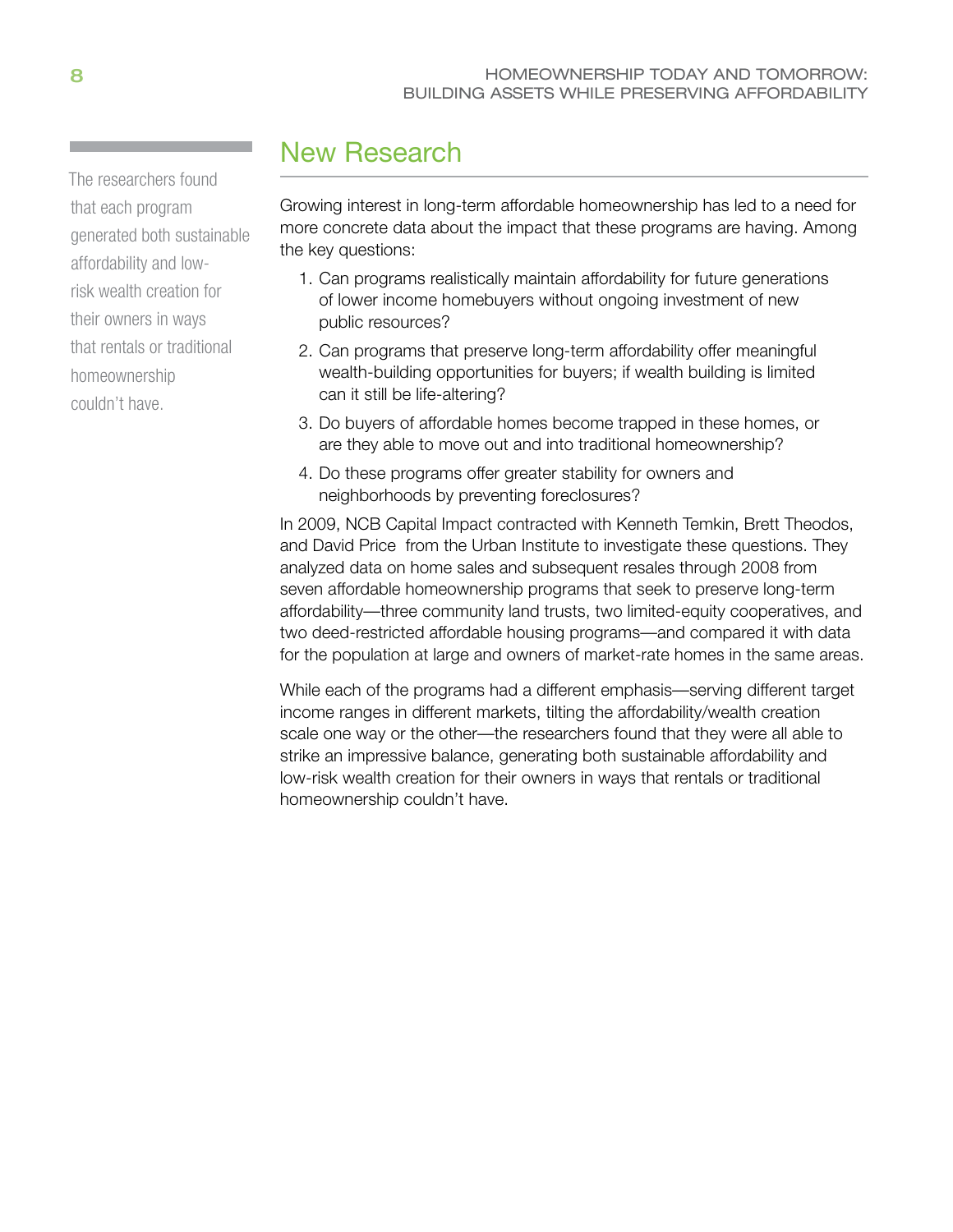# Long-Term Affordable Homeownership Programs

The following programs were included in the Urban Institute's study, Balancing Affordability and Opportunity: An Evaluation of Affordable Homeownership Programs with Long-term Affordability Controls. To read the full report, see [www.urban.org/sharedequity.](http://www.urban.org/sharedequity)

#### ARCH (A Regional Coalition for Housing)

Type: Deed-restricted Location: East King County, Washington Founded: 1992 Size: 722 sales; 186 resales % of area median family income served: 6O Appreciation formula: Has varied. Sales prices based on metropolitan area median income and a local real estate index.

#### Champlain Housing Trust

Type: Community Land Trust Location: Burlington, Vermont Founded: 1984 as Burlington Community Land Trust. Merged with Lake Champlain Housing Development Corporation in 2006 Size: 682 sales; 450 units % of area median family income served: 52 Appreciation formula: Up to 25% of market appreciation times % of market price owner paid. (Full 25% of market appreciation for condo owners.)

#### Dos Pinos Housing Cooperative

Type: Limited-equity cooperative Location: Davis, California Founded: 1985 Size: 276 sales; 60 units % of area median family income served: 73 Appreciation formula: Share prices increase by prime rate at the beginning of the year.

#### Northern Communities Land Trust

Type: Community land trust Location: Duluth, Minn. Founded: 1994 Size: 232 sales; 47 resales % of area median family income served: 48 Appreciation formula: 30% of market appreciation

#### San Francisco Citywide Inclusionary Affordable Housing Program

Type: Deed-restricted Location: San Francisco Founded: 1992 Size: 800 units; generates 100/year % of area median family income served: 63 Appreciation formula: Has varied. Currently sales price is indexed to area median income.

#### Thistle Community Housing

Type: community land trust Location: Boulder County, Colorado Founded: 1996 Size: 172 sales; 69 resales % of area median family income served: 45 Appreciation formula: 25% of market appreciation times % of market price owner paid.

#### Wildwood Park Towne Homes

Type: limited-equity cooperative Location: Atlanta Founded: 1968-1971 Size: 268 units; 140 resales since 1972 % of area median family income served: 35 Appreciation formula: Share price increases by a set amount per year.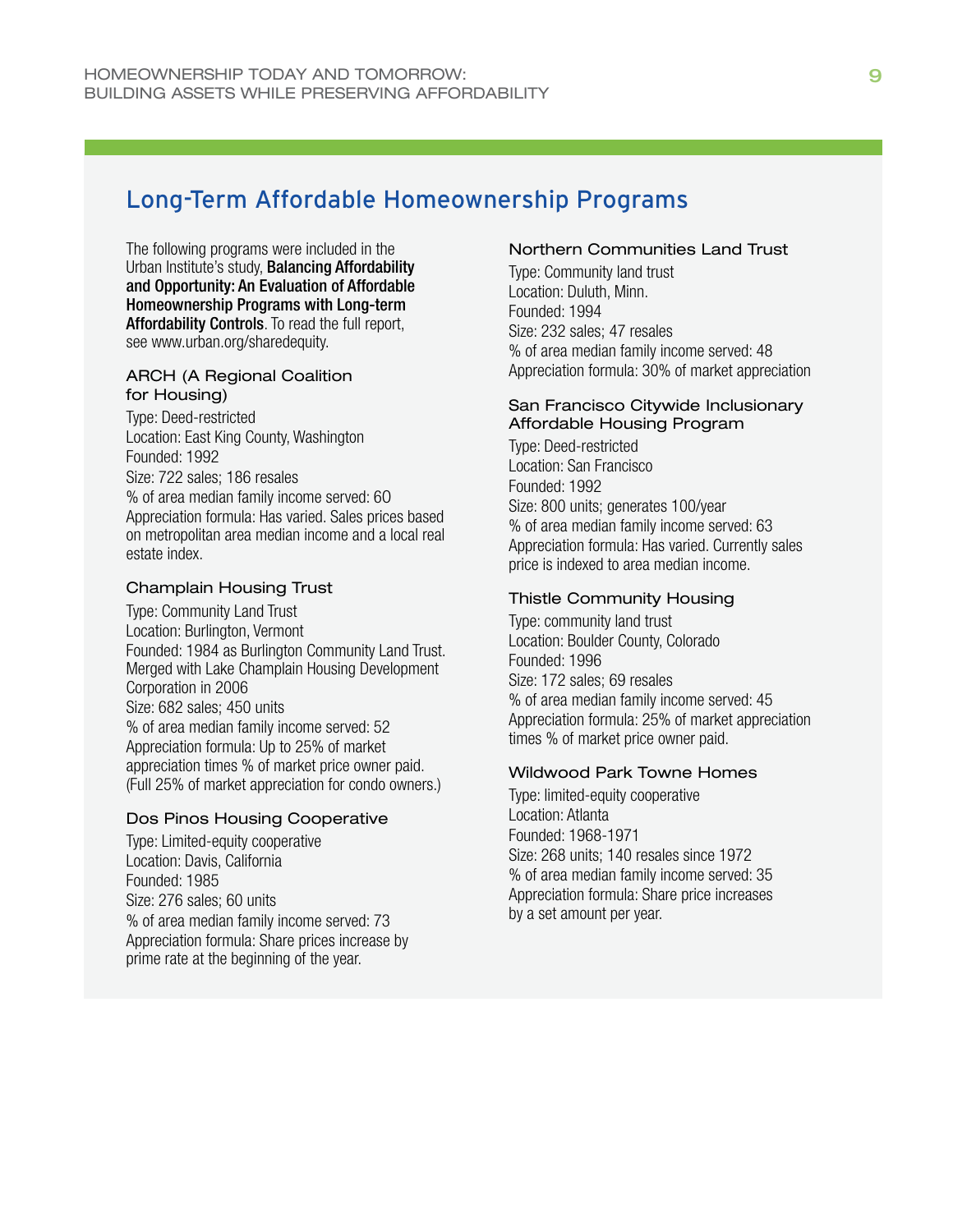

# Keeping Homes Affordable

Can we realistically maintain affordability for future generations of lower income homebuyers without ongoing investment of new public resources?

The homes sold by all seven of the programs that the Urban Institute studied initially sold for far less than average home prices in their region. They were modest homes, with appraised market values half to two-thirds of the market average for their area, but each program also sold their homes for 25 to 50 percent less than the home's appraised value. In San Francisco, homes sold for an average of \$270,000 less than their market price. In Duluth, homes were sold for \$30,000 less than their market price.

These prices brought homeownership safely and sustainably within reach for lower income buyers. While several programs identified a maximum income for eligible buyers—generally 80 or 100 percent of median income<sup>4</sup>—their prices for the most part made their homes affordable to buyers earning far less. The researchers calculated the minimum income that a potential buyer would have to earn if they were to spend no more than 35 percent of their income on housing, including mortgage, taxes, and insurance. In Atlanta, a family earning \$21,011 in 2008 dollars (only 28 percent of the Atlanta-area median income) could have afforded a co-op unit in Wildwood Park. San Francisco's inclusionary homeownership units were affordable to families earning an average of \$83,836 or more (86 percent of the San Francisco median). The other programs fell between these two extremes, with prices affordable to buyers earning between 35 and 62 percent of median income.

For the most part the programs' actual buyers earned more than the minimum income but less than the program's income eligibility limit. For example, Thistle Homes restricts sales to buyers earning less than 80 percent of the median income. Thistle's homes were, on average, affordable to buyers earning only 39 percent of median; their average buyer earned 45 percent of median.

Down payments are also often a barrier to ownership. For four of the six programs that gave data on them, down payments were relatively modest, ranging from \$1,100 to \$6,000. The Dos Pinos co-op had a higher average—\$18,000—but that actually covered the entirety of the share purchases, so it was not just a down payment in the usual sense. The highest amount, in San Francisco, was usually financed by a second mortgage, which, in many cases, was provided by a different city program.

But what makes these programs different from a typical low-income homeownership support effort is that the houses not only start affordable they stay affordable.

The homes sold by all seven of the programs that the Urban Institute studied initially sold for far less than average home prices in their region.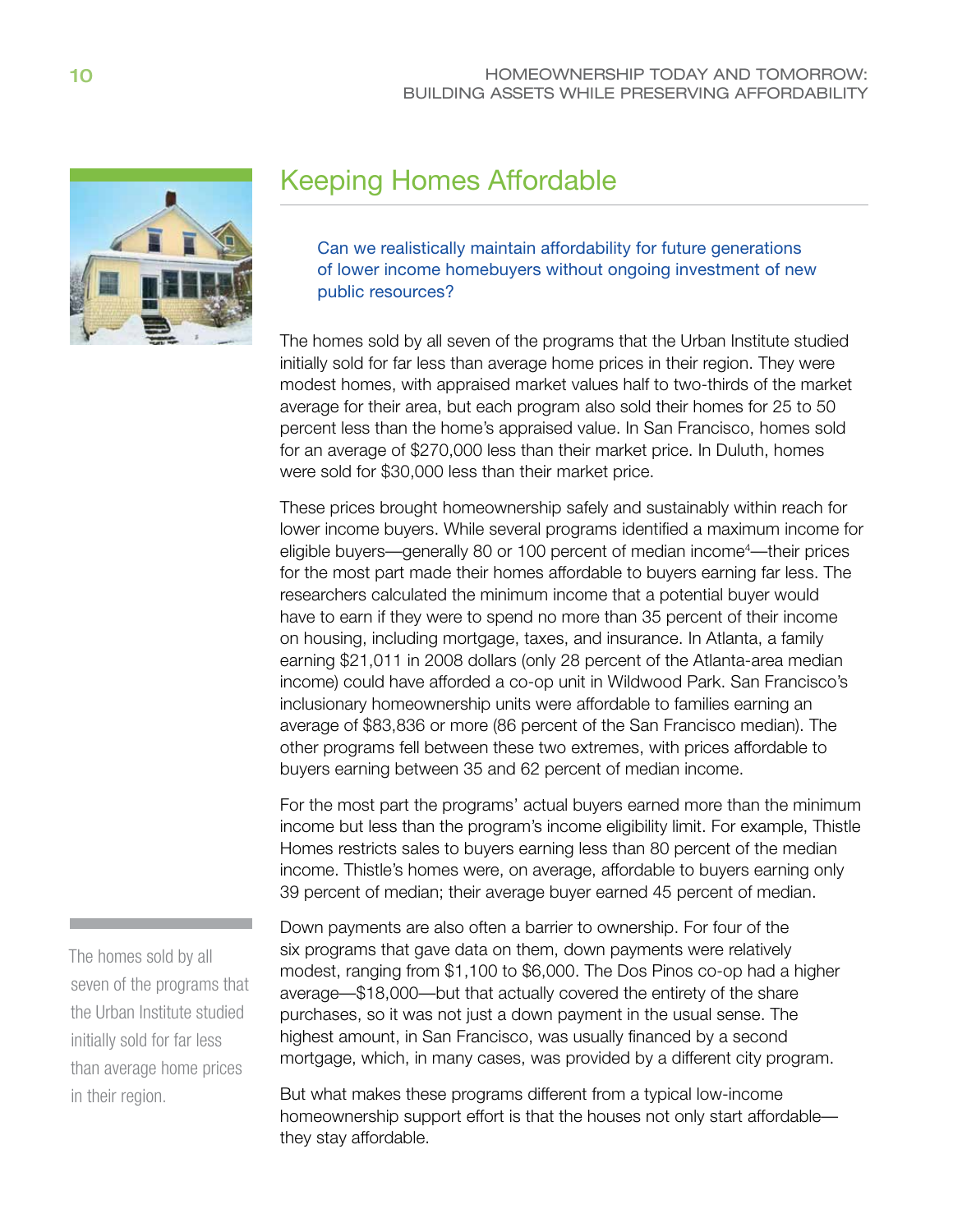When a traditionally subsidized house is sold, the owner can walk away with some, or all of the subsidy that was originally put into the house, as well as all of the appreciation. In the types of homeownership programs covered in this study, however, the subsidy always stays with the unit, usually along with a percentage of the appreciation, in order to keep units affordable to a next round of low-income owners.

Each time a unit is resold, the difference between the appraised value and the sales price represents a renewed subsidy, recycled (and often even grown) by the program. As a result these programs were able to offer homes at belowmarket-rate, affordable prices to a second and third generation of buyers without adding additional public subsidy.

During a time when the housing market fluctuated drastically, the prices in all seven of these programs were remarkably stable, as were the income groups that could afford them. Some programs were able to serve slightly lower income buyers at resale while others experienced a small increase in what their buyers needed to earn, but with very few exceptions the homes in these programs remained affordable to the same class of low-income buyers that they initially served.<sup>5</sup>

One program, ARCH, did experience significant numbers of homes being resold for prices that required minimum incomes more than 10 percent higher than the original buyers. Nonetheless, the homes remained affordable to buyers earning far less than the median income, and ARCH has modified their overly generous resale pricing formula to better preserve affordability in the future.

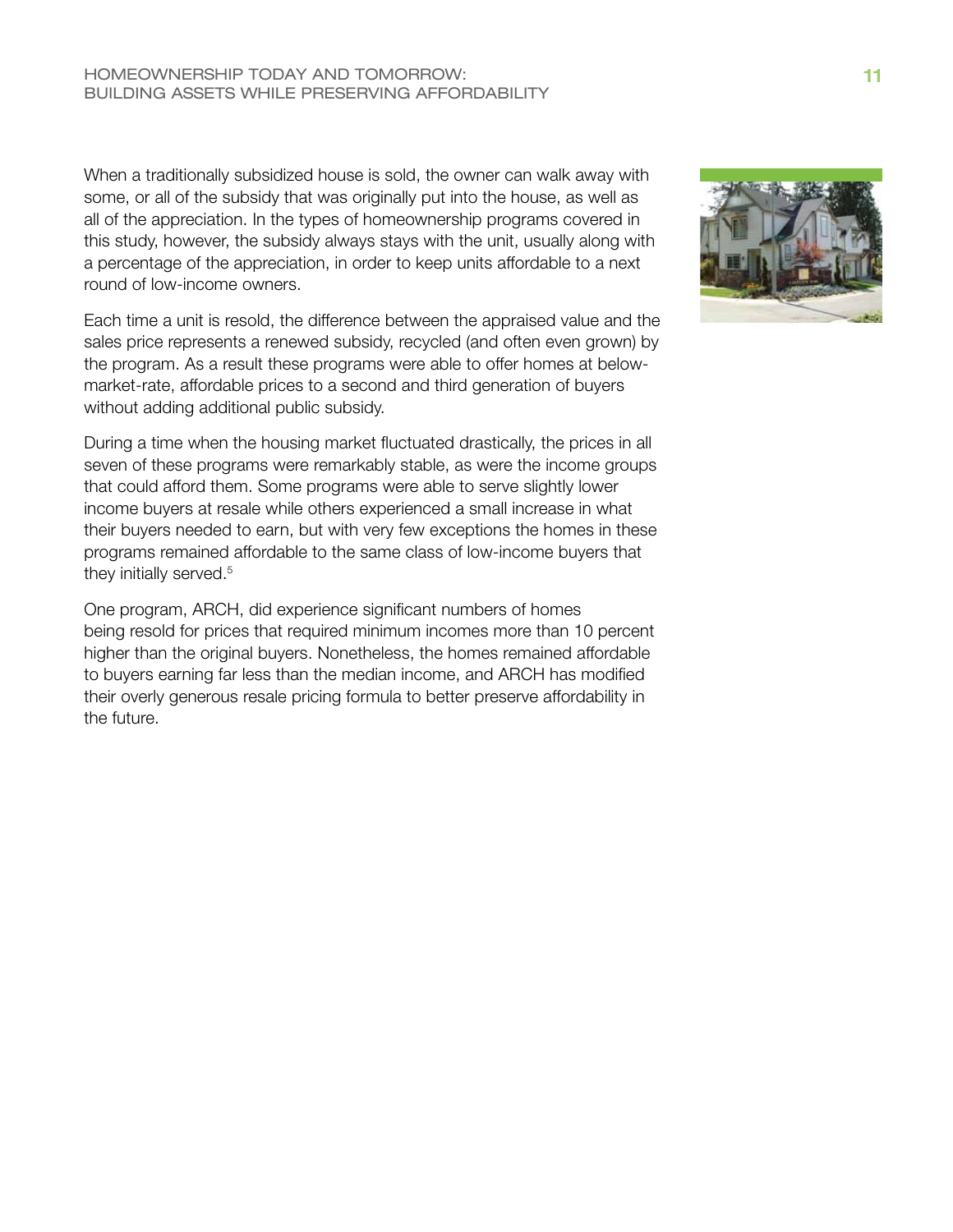### CASE STUDY

## 26 North Street, Winooski, Vermont

Winooski is a former mill town of 6,500 people at the mouth of the Winooski River, near the popular and expensive city of Burlington. In 2002, 26 North Street, a smallish home built in 1870 and a little the worse for wear, went on sale for \$117,000.

The house caught the eye of Cathy Resmer and her partner Ann-Elise Johnson. At the time, the couple was living at a boarding school where Cathy was working. Ann-Elise was a self-employed urban farmer in Burlington, and Cathy's compensation was partially in free room and board. Their incomes were very low, but so were their costs. With few bills, they were actively saving. They wanted to buy a home when Cathy left the boarding school, but "we figured no one would want to lend us money," says Cathy. And even with their savings, they knew there was no way they could afford to buy a house in Burlington, where the prices were high and continuing to climb.

The couple was aware of the Champlain Housing Trust, having lived in co-ops owned by CHT when they met. So when they chanced to drive through Winooski and see 26 North Street, they thought maybe with the help of the land trust they could take a chance on a new community. The land trust applied a \$20,000 grant to bring the property into their portfolio, bringing the cost down to \$97,000. Six months before Cathy's job ended the couple purchased the house with a modest down payment and invested the rest of their savings in capital improvements including updating the wiring and putting in new sheetrock.

Cathy admits that as much as she loved the idea of a land trust house, she had reservations too. "I always assumed we weren't going to be

able to leave," she says. "Over the years I felt a little bit of 'It's not really ours.' But it turned out to be a great thing that the land trust was our partner in owning this house."

In the winter of 2005, coming home from a trip to Montreal for furniture, with Ann Elise seven months pregnant, they discovered their boiler had broken. They didn't have money to replace it, especially since there was asbestos removal and repiping that had to happen first. Plumbers wouldn't call them back and they couldn't get a loan. That month of space heaters and constant phone calls was the "most horrible time in our lives," says Cathy. In desperation, they turned to the land trust, which gave them a very low-interest loan for not only a new energy efficient boiler, but also a new energy efficient water heater and other energy efficiency improvements to the house.

By 2010, Resmer and Johnson's income had risen enough to afford a market-rate home in their neighborhood, and with a growing family they wanted a larger house. Counting their capital improvement credit, they would get \$35,000 in appreciation on resale, which was enough to let them enter the traditional housing market in Winooski. At the same time, Kari Hoose and her husband Julian Portilla were looking for a house. "We were living in a really small apartment with one little boy and one on the way," recalls Hoose. "We wanted a different kind of space. We really wanted a yard the guys could play in. We wanted a place that we could make our own." Both educators—she teaches high school, he teaches at a small college—who had worked abroad in their 20s, they had little savings, and couldn't afford to buy a home in the overheated Burlington market. They had looked throughout the whole region, but with two kids and student loans, "even condos were out of our reach," says Hoose.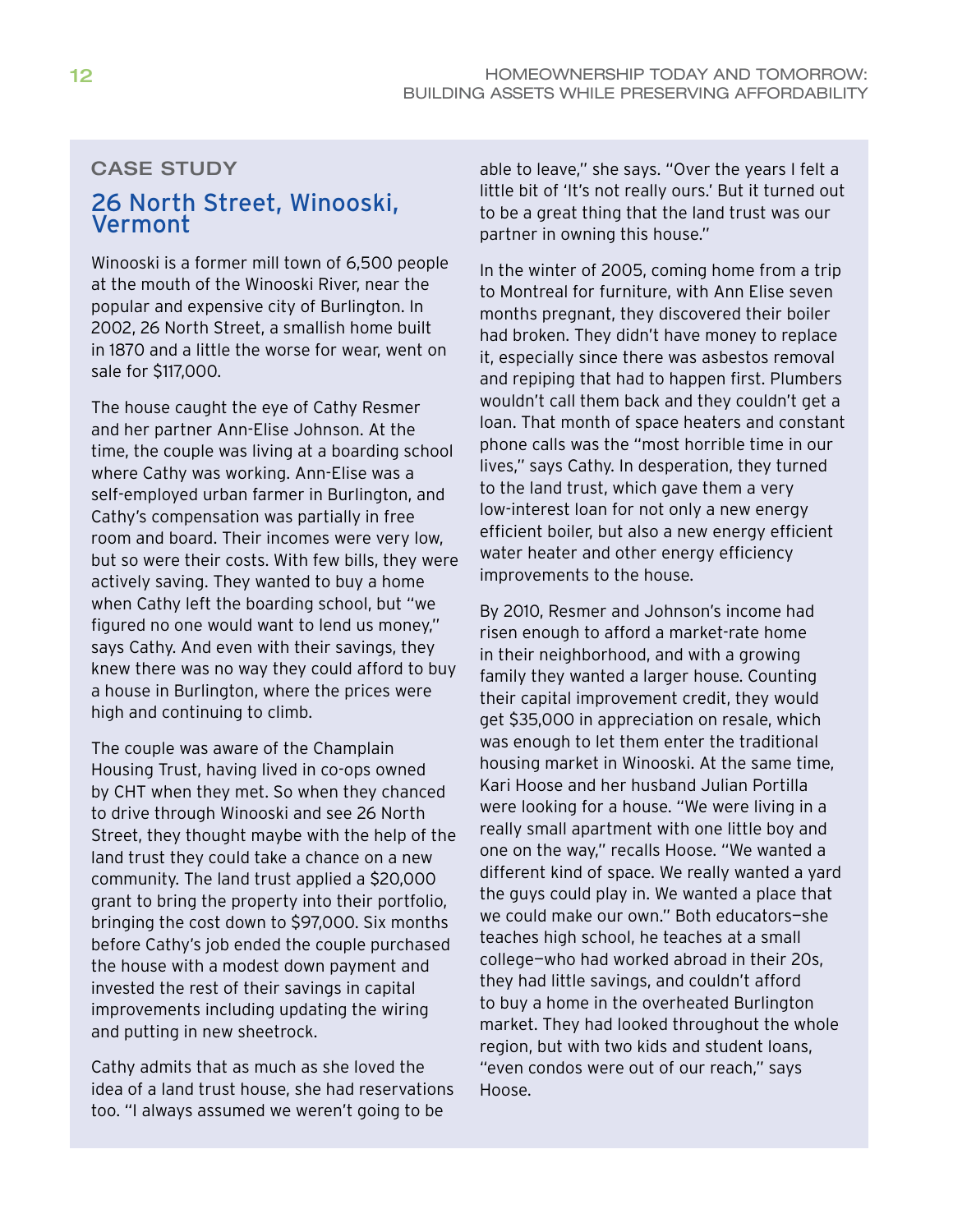## case study — continued

A colleague connected them with CHT, and they put an offer on 26 North Street a week after Cathy and Ann-Elise decided to sell. The market value of the house had soared to \$199,000, but even after giving Cathy and Ann-Elise significant capital improvement credits and their share of the appreciation and taking a stewardship fee, the land trust was able to offer it to Kari and Julian for \$154,000, a smaller percentage of the appraised value than Cathy and Ann-Elise had paid.

But then the sale ran into trouble—a day before closing, their mortgage broker called them in tears to say the company was going bankrupt. They had to start over. Right before the second closing, a new appraisal came back too low—a result of a recent foreclosure sale in the neighborhood—and the second bank refused to approve the mortgage.

Expecting the first closing to go through, Cathy and Ann-Elise had already packed and were now camped out in one room of their house, paying rent to store their things to the owners of the house they were trying to buy, and worrying that the purchase of their dream home was going to fall through if they couldn't close soon.

Although CHT does take brief possession in the process of resale, it ordinarily buys and sells in the same transaction, so it doesn't have to bring cash or financing to the table. But given the limbo 26 North Street was now in, CHT took the unusual step of drawing on organizational reserves to buy it from Cathy and Ann-Elise and hold it until Kari and Julian got their mortgage on the third try, taking the risk that they would have to carry the property until they found another buyer if Kari and Julian gave up. "We would not be here in our [new] house if it were not for the land trust," says Cathy.

Kari and Julian did not give up, finally getting a mortgage on the third try. Kari is glad they stuck with it. "We're in a fantastic neighborhood. We love having our own space," she says. "Philosophically, we really like the idea that the money stays with the home. Having been in a position where we really couldn't afford anything, we really like the idea that there's always going to be this home for someone."

### Homeowner Asset Building

| Affordable Purchase Price (2002)             | 97,000  |
|----------------------------------------------|---------|
| Downpayment and Closing Costs<br>(estimated) | 2,910   |
| Affordable Resale Price (2010)               | 154,000 |
| Seller's Share of Appreciation               | 11,413  |
| Principal Payments (debt<br>retirement)      | 9,300   |
| Capital Improvement Credit                   | 24,000  |
| <b>Total Owner Equity at Resale</b>          | 44,713  |
| Estimated Annual Return on<br>Investment     | 19%     |

## Preservation of Affordability

|                                                                                   | 2002    | 2010    |
|-----------------------------------------------------------------------------------|---------|---------|
| <b>Appraised Value</b>                                                            | 117,000 | 199,000 |
| Subsidy                                                                           | 20,000  |         |
| <b>Covanentor Option Price</b><br>(what owners receive)                           |         | 132,413 |
| Affordable Purchase Price<br>(option price + transaction<br>and stewardship fees) | 97,000  | 154,000 |
| New value of original<br>subsidy                                                  |         | 45,000  |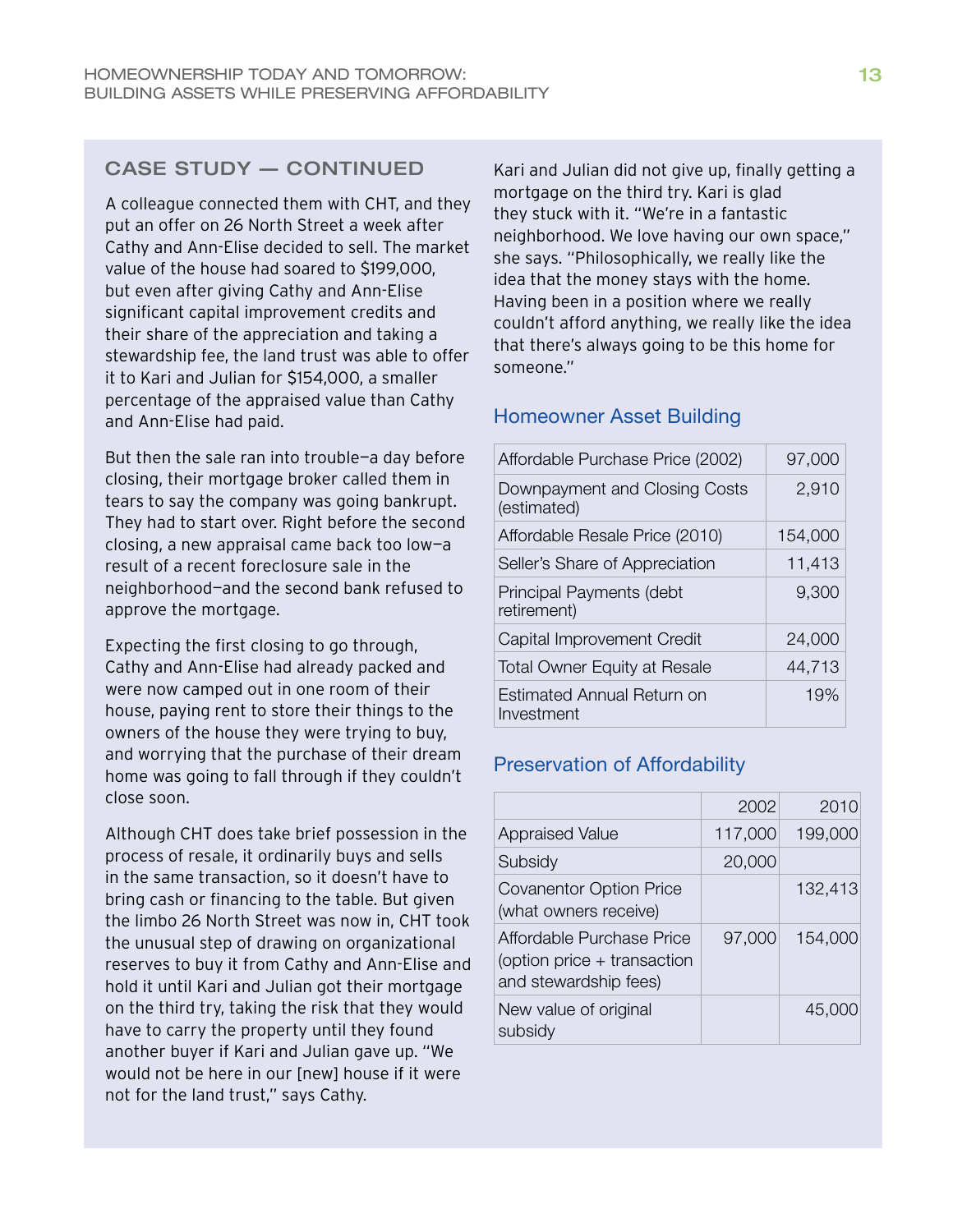



# Building a Nest Egg

Can programs that preserve long-term affordability offer meaningful wealth-building opportunities for buyers? If wealth building is limited can it still be life altering?

When an owner in one of these programs sells, she walks away from the closing table with net proceeds that came from four places—the down payment she originally put down; the "forced savings" of principal payments on her mortgage; some portion of the value of any capital improvements she put into the property; and some degree of appreciation on the property, as determined by program's affordability restrictions.

The amount of net proceeds owners in these programs leave with varies widely, but it can be substantial. The average proceeds to sellers ranged from \$6,277 in the Atlanta cooperative to \$70,495 in San Francisco. The portion of those sales proceeds that resulted from appreciation ranged from \$2,015 to \$42,524. Because, for the most part, homeowners made small initial investments and sold after three to six years, this appreciation tended to represent a very high annual return on investment. For example, in Boulder, Colo., the average Thistle CLT homebuyer invested \$6,080 in down payment and closing costs whey they purchased. The Boulder sellers moved after an average of 3.4 years and earned an average of \$8,107 in appreciation. This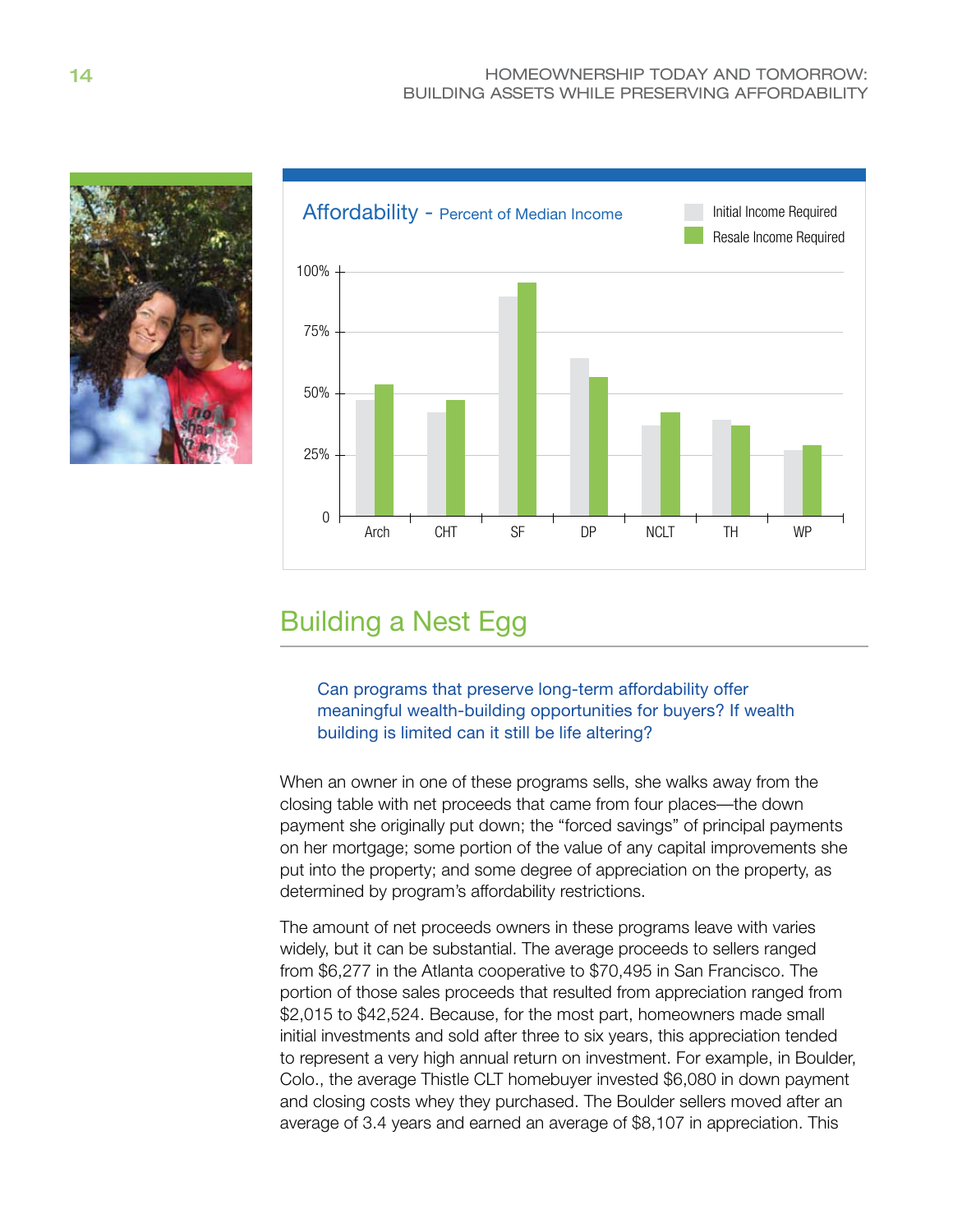rate of growth represents an internal rate of return of 22 percent. In other words, these buyers earned the equivalent of 22 percent annual interest on the money that they invested to buy their affordable homes.

|                                                                        | Arch<br>(King<br>County) | Champlain<br><b>Housing Trust</b><br>(Burlington) | Citywide<br>Inclusionary<br>Affordable<br>Housing<br>Program<br>(San Fran) | Dos Pinos<br>(Davis) | <b>NCLT</b><br>(Duluth) | <b>Thistle</b><br>Homes<br>(Boulder) | Wildwood<br>Park<br>(Atlanta) |
|------------------------------------------------------------------------|--------------------------|---------------------------------------------------|----------------------------------------------------------------------------|----------------------|-------------------------|--------------------------------------|-------------------------------|
| Median total<br>proceeds                                               | n/av                     | \$17,501                                          | \$70,495                                                                   | \$19,585             | \$7,989                 | \$13,043                             | \$6,277                       |
| Median appreciation<br>realized by seller                              | \$42,524                 | \$6,578                                           | \$17,321                                                                   | \$4,171              | \$4,297                 | \$8,107                              | \$2,015                       |
| Median down<br>payment and closing<br>costs                            | n/av                     | \$2,749                                           | \$40,533                                                                   | \$18,363             | \$1,075                 | \$6,080                              | \$1,249                       |
| Median amount of<br>principal paid on<br>mortgages (forced<br>savings) | n/av                     | \$3,051                                           | \$3,951                                                                    | $n$ /ap              | \$2,420                 | \$3,065                              | \$2,564                       |
| Program internal rate<br>of return (IRR)                               | 59.6%                    | 30.8%                                             | 11.3%                                                                      | 6.5%                 | 39.0%                   | 22.1%                                | 14.1%                         |
| S&P 500 Index<br>Fund IRR                                              | n/av                     | 8.5%                                              | 3.2%                                                                       | 10.6%                | 2.8%                    | $-0.1%$                              | 7.8%                          |
| 10-year Treasury<br><b>Bonds IRR</b>                                   | n/av                     | 6.0%                                              | 4.4%                                                                       | 7.8%                 | 4.7%                    | 5.9%                                 | 5.7%                          |

Participants' internal rates of return based on the money they invested ranged from 6.5 percent to 59.6 percent. In all but one case, they built more equity than they would have if they had placed their down payment in an S&P 500 index fund or a 10-year Treasury Bond.<sup>6</sup>

It is possible for buyers in these affordable homeownership programs to experience losses if a home's value declines significantly. However, because they are purchased at well below market prices to begin with, this is less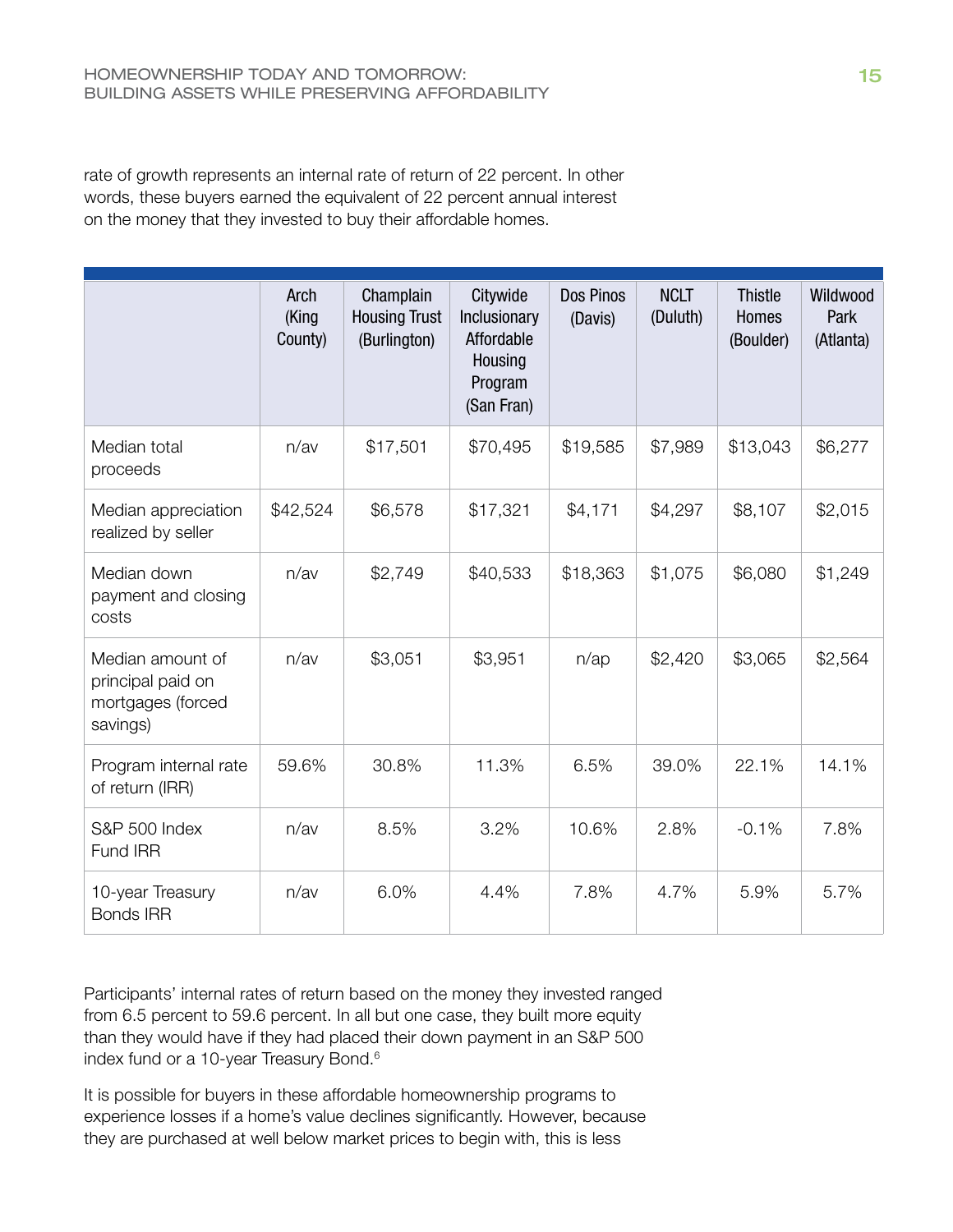

common than on the open market, and losses are reduced under these programs just as gains are limited.

Much as with market rate homeownership, gains and losses are much bigger for those who sell in a few years, and more predictable and more likely to represent a modest gain for those who stay in the homes for longer.



## Annual Return on Investment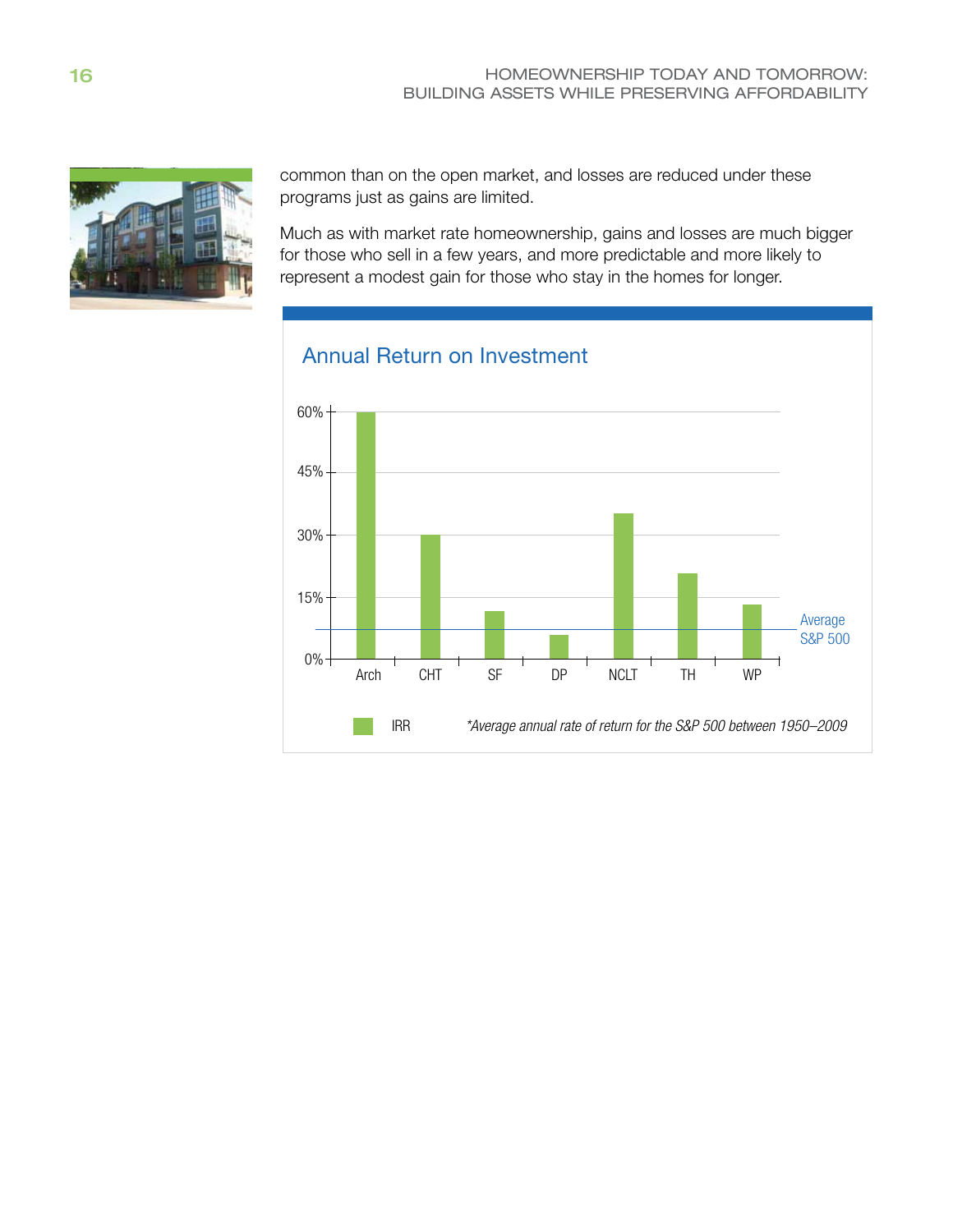## CASE STUDY

### Northern Communities Land Trust: Michael and Charlotte Karsh

When Michael and Charlotte Karsh's children were small they began to look for a home to buy. They were renting month to month, and they wanted something more settled, something with a yard, nearer to the parks where their children liked to play. They wanted to stay in their general neighborhood, but there was nothing there they could afford. To buy a house it looked like they would have to move to the far west end of Duluth, far away from Michael's work and Charlotte's grad school. The kids would have had to switch schools and the family would have had to get a second car or spend hours on buses, making the prospect of buying a home evenmore out of reach.

Through the Northern Communities Land Trust's Homeland program, however, the Karshes were able to find a home in their neighborhood that fit the bill. It was, says Michael, fantastically affordable, and near "all the things important to us," allowing him to walk the kids to preschool and snowshoe to work in the winter. "We were able to do things in our lives with ease, lack of stress—those intangibles made significant contributions to our family's quality of life," he says. They put the money they saved on housing into Charlotte's progress toward a degree in social work.

To the Karshes, being a land trust homeowner felt distinctly different than renting. They were reassured by the predictability of their costs and knowing they would be able to stay as long as they wanted to. "We became pretty good

friends with our neighbors," says Michael. "It's a different experience when you know you're going to be next to someone, maybe for a decade. That settledness was a big piece for us." Being gardeners, they put a lot effort into transforming the "wasteland" of a yard into a pleasant place to spend time, and improved the house as well, often turning to the land trust for referrals to good contractors. Charlotte served on NCLT's board for nine years, and as president for two.

Michael says they would probably still be in their land trust home if his mother-in-law had not wanted to sell her home to a family member when she moved into assisted living. After 10 years, they had built enough equity through the land trust to be able to buy in a more expensive neighborhood, make some repairs to the new house, and pay off credit card debt, putting themselves in a better cash flow situation even with a bigger mortgage payment.

Michael still talks up the land trust and is excited that several of his coworkers have become NCLT owners as well. The CLT ownership model was, from beginning to end, "a trade off worth making," he says.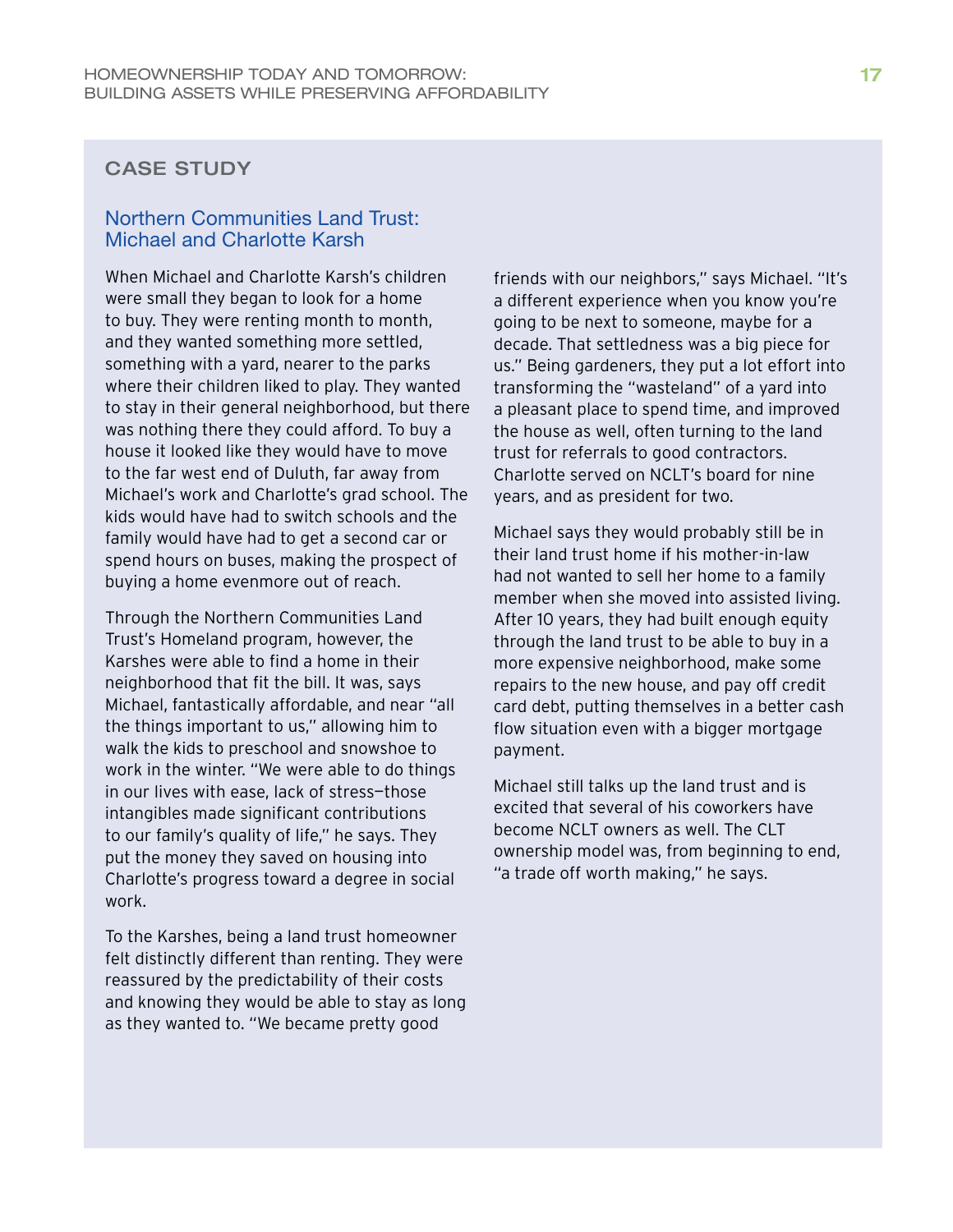

# Moving on and Moving Up

### Do buyers of affordable homes become trapped in these homes, or are they able to move out and into traditional homeownership?

One of the most difficult questions in the asset-building field is "How much wealth is enough?" How much wealth creation is necessary to be transformative—to lift someone out of poverty, to stabilize someone in hard times, or to enable someone to access the housing market unassisted?

There's no fixed number, but the results from these long-term affordable homeownership programs suggest that windfall profits on rapidly appreciating homes aren't necessary. The modest level of asset-building that these programs offer is enough to support sustained homeownership and give households who originally couldn't access the wider housing market the means to move on to buy a market-rate home.

As part of their research, the Urban Institute surveyed those who had sold affordable homes that they had purchased through one of these programs. Of the four programs that participated in the questionnaire, a significant majority of sellers went on to buy owner-occupied market-rate housing without any further public subsidy. Boulder had the highest rate, with 78 percent of sellers using their affordable unit as a stepping stone to market-rate homeownership.<sup>7</sup>

Concerns that some people have expressed about affordable homeownership programs locking homeowners to a particular property and keeping them from moving up the housing ladder were not borne out by the study. The annual turnover rate for the programs studied—5.5 to 8.6 percent—was comparable to national turnover rates for first-time single-family homeowners in the first 10 years of ownership.

In most of the programs, those who moved left for the same reasons that market-rate homeowners moved—change in marital status or job-related issues, rather than dissatisfaction with their house or neighborhood.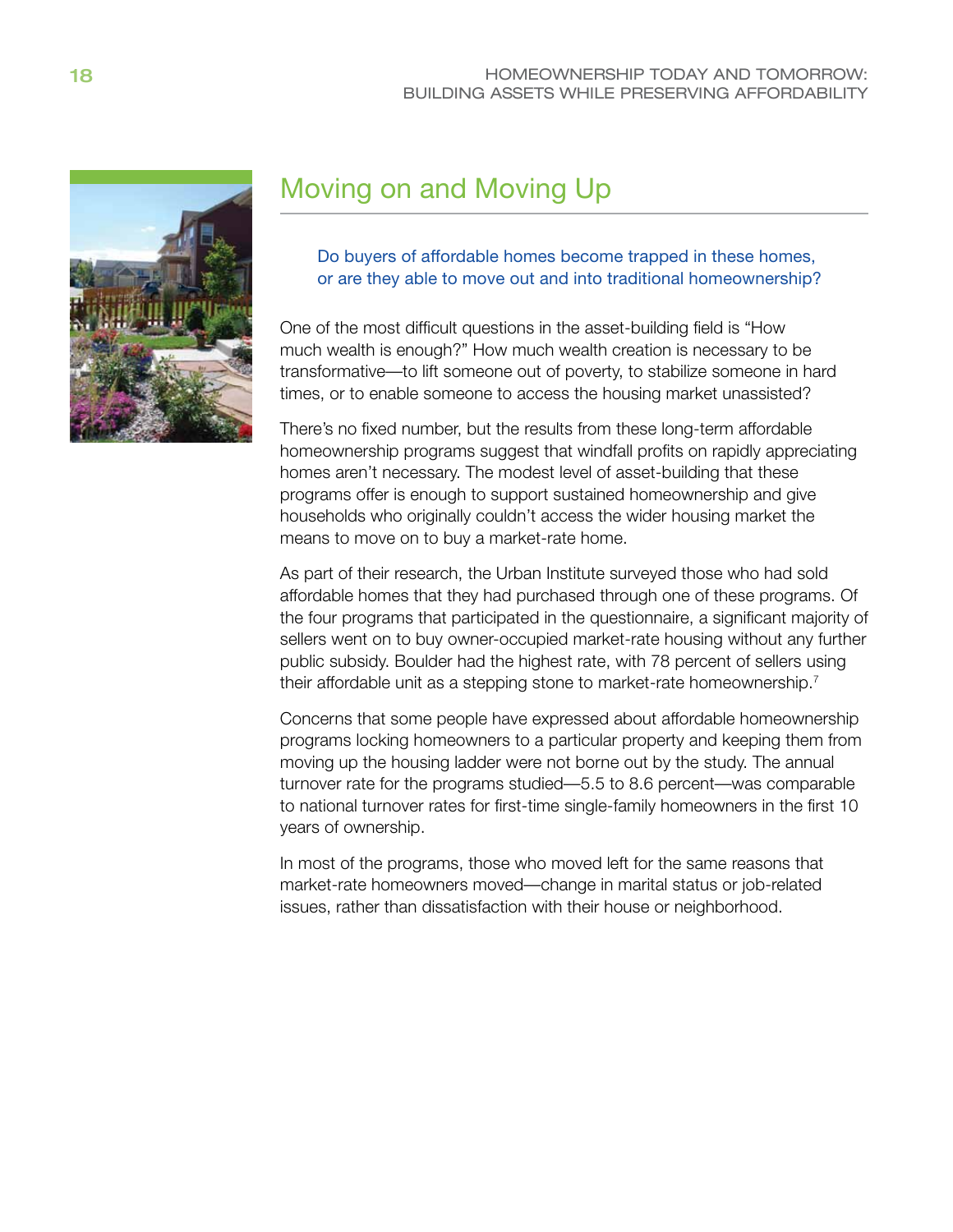## CASE STUDY

### Thistle CLT: Essrea Cherin

Essrea Cherin never expected to become a homeowner. As a single mother, working and going to school in Boulder, Colorado, she knew the only homes for sale she would be able to afford were far from the city, and were not walkable or bikeable, where buses rarely ran to her work and school. It wasn't worth it to her.

And yet, renting bothered her. She didn't like the idea of building up someone else's equity with every rent payment. And she couldn't even afford to rent her own place, but the pressures and politics of shared living, on top of the demands of being a parent, student, and employee, were overwhelming her.

So when she heard about a colleague, whom she knew made no more than she did, buying a home in Boulder, she was shocked, and curious. Her colleague had purchased through Thistle Community Land Trust. "It was a huge awakening," says Essrea, to think that she might be able to purchase a home too and she started the process immediately.

She set her sights on the newly built Buena Vista community, which consisted of 57 townhomes, condos, and single-family homes, 49 of which are permanently affordable through Thistle. Essrea liked the prospect of being around neighbors who had benefited from the same program. She also really liked the central common green space, since her son was three at the time. It was close to his school, and to two bus lines.

In 2000 she moved in. "It was a huge relief to have my own place for the first time in my adult life," she recalls. Thistle checked in on her from time to time, and helped her market the home when she later sold it. She did voluntarily forgo a capital improvement credit she could have applied for on the 35 sq. feet of space she added because she didn't want to bother getting appraisals before and after (since then a new Thistle procedure only requires one appraisal for the credit). "I didn't mind," says Essrea. "I just wanted the space."

Essrea sold her Thistle home after nine years, when she decided to move in with a partner. Though she had built enough equity (through principal payments and receiving 18 percent of her home's \$71,000 appreciation) to purchase a market-rate townhome, her partner prefers a detached house and they are currently renting as they look for a place that meets both of their needs and their budget.

"It really struck me," says Essrea, "that a lot of my neighbors [at Buena Vista] worked at the local university in staff positions, were teachers in public schools, or nurses, or fire fighters. The people who are homeowners here are serving the community of Boulder. Without programs like this, the people serving the community couldn't afford to own. I was surprised to learn that programs like this weren't more common, weren't in every city. They're so essential."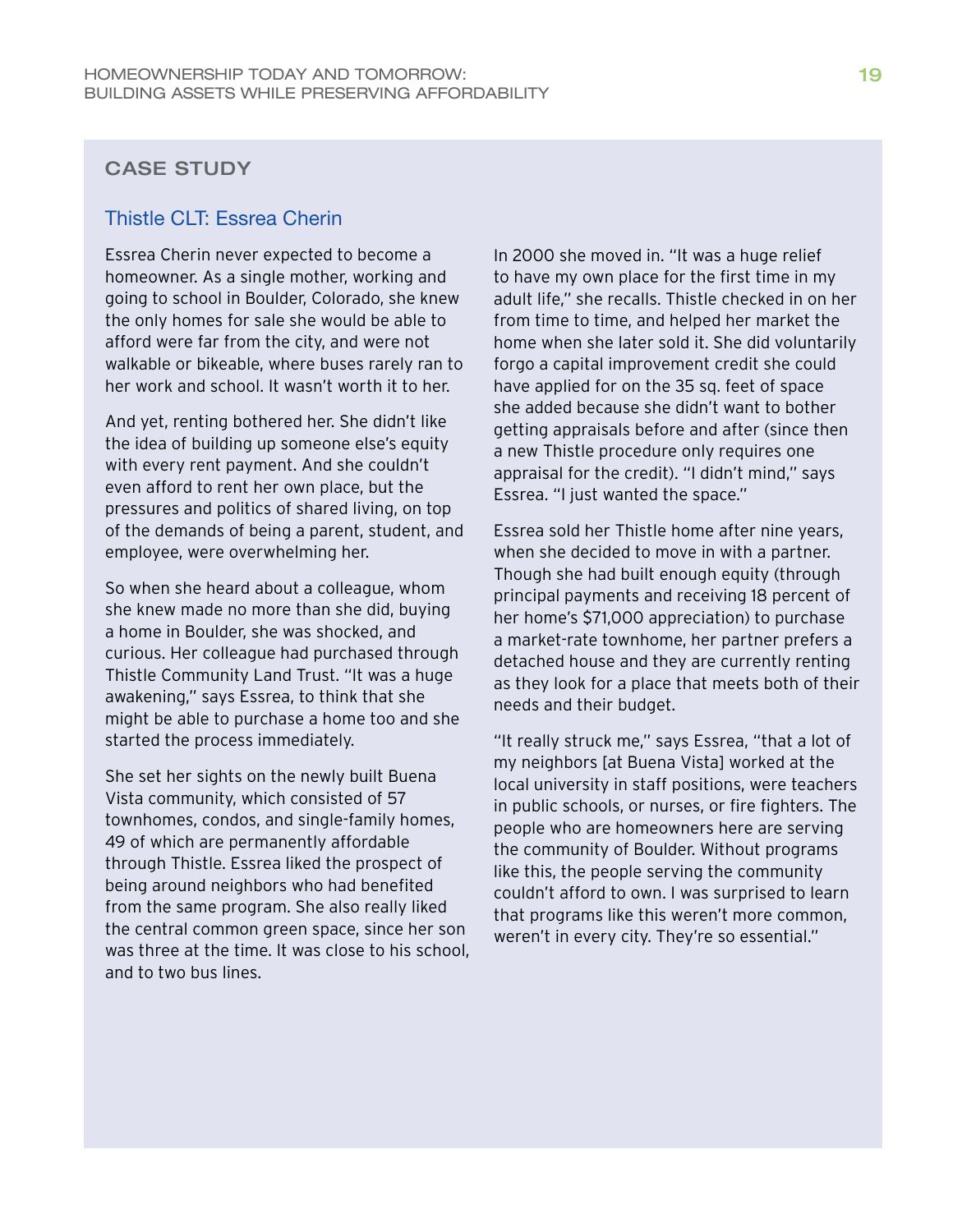

# Safe at Home

#### Do these programs offer greater stability for owners and neighborhoods by preventing foreclosures?

Being a homeowner is challenging. Unexpected repairs or maintenance needs can wreak financial havoc for those with tight budgets and little savings. Selling a home is more difficult and time-consuming than leaving a rental unit for owners who face drops in income from things like unemployment, health problems, or divorce. It's especially hard if the home has decreased in value. And, as we know all too well after the past few years, mortgages themselves, if made with predatory or unsustainable features or badly underwritten, become financial time bombs.

So it is not surprising that previous studies have found that about half of all low-income people who become homeowners are no longer homeowners five years later.<sup>8</sup> Such statistics help us see that standard programs to help low-income people build assets through homeownership are having less success than their purchase rates would suggest, especially since leaving homeownership through foreclosure or short sale can leave a household worse off than it started.

But the experiences of owners in the affordable homeownership programs in this study tell a markedly different story. At the three sites able to provide data about the percentages of their owners who remained owners after five years, the results are dramatic: 91 to 95 percent of buyers were still homeowners five years later, whether in the program or in the conventional housing market.

These programs achieve this security in several ways. First, because they are involved in the initial purchase, and often require homeownership education and other related services, very few owners in the programs end up with highcost loans or houses they can't afford. All of the buyers in these programs were able to purchase at reduced prices that ensured that their housing costs amounted to no more than 35 percent of their income. None of the participants in the programs studied had prepayment penalties, for example, and their rates of high-cost loans were 3 to 35 percent the rates of their surrounding areas.

Often the sponsoring organizations stay involved after the purchase as well, encouraging purchasers to come to them when they run into financial problems and helping them with emergency repairs, payment plans, rehab loans, and budget counseling. Some of the programs have the right to receive notice when a homeowner defaults on their mortgage and the right to step in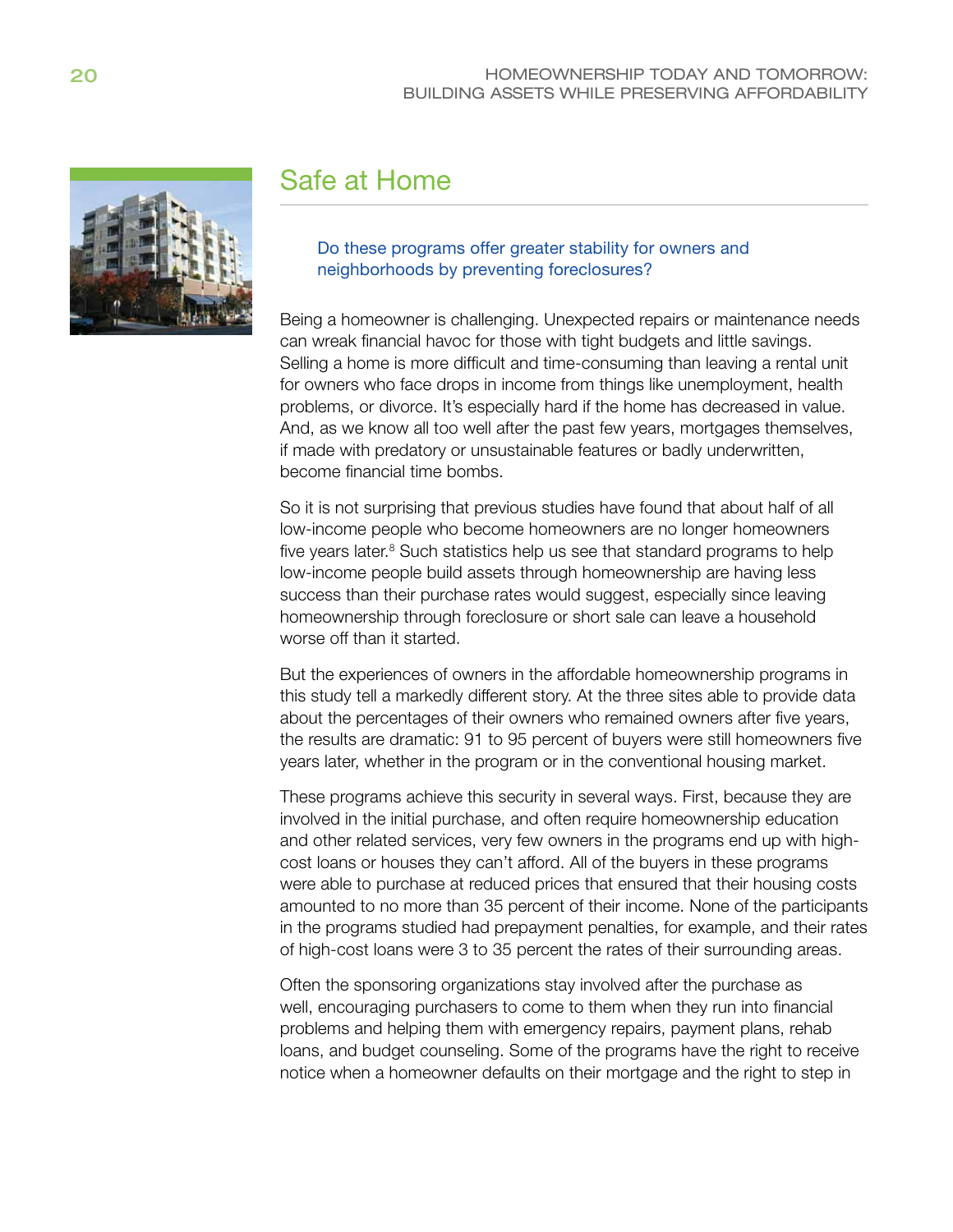to cure a default before it leads to foreclosure. Whether or not they have this legal right, these programs are often able to help owners refinance or otherwise restructure their financing in order to avoid foreclosures. This commitment to a proactive, long-term approach to preserving the quality and affordability of the homes in their programs is known as "stewardship."

Stewardship works. Despite the much lower median incomes of their owners, the homeownership programs studied had delinquency and foreclosure rates that were either similar to or significantly lower than their surrounding county averages (see table).

|                                                            | Arch<br>(King<br>County) | Champlain<br><b>Housing Trust</b><br>(Burlington) | Citywide<br>Inclusionary<br>Affordable<br>Housing<br>Program<br>(San Fran) | Dos Pinos<br>(Davis) | <b>NCLT</b><br>(Duluth) | <b>Thistle</b><br>Homes<br>(Boulder) | Wildwood<br>Park<br>(Atlanta) |
|------------------------------------------------------------|--------------------------|---------------------------------------------------|----------------------------------------------------------------------------|----------------------|-------------------------|--------------------------------------|-------------------------------|
| % Currently seriously<br>delinquent                        | 0.4%                     | 1.6%                                              | n/av                                                                       | 0.0%                 | 2.7%                    | 1.0%                                 | 0.0%                          |
| % Currently seriously<br>delinquent in county              | 3.8%                     | 1.4%                                              | $n$ /ap                                                                    | 6.6%                 | 2.5%                    | 2.0%                                 | 8.3%                          |
| % Currently in<br>foreclosure                              | 0.4%                     | 0.5%                                              | n/av                                                                       | 0.0%                 | 1.1%                    | 0.0%                                 | 0.0%                          |
| % Currently in<br>foreclosure in county                    | 1.2%                     | 1.0%                                              | $n$ /ap                                                                    | 3.4%                 | 4.4%                    | 1.1%                                 | 5.6%                          |
| % Ever in foreclosure                                      | 0.6%                     | 2.2%                                              | n/av                                                                       | 0.0%                 | 3.0%                    | 0.6%                                 | 0.0%                          |
| Number of units lost<br>from program due to<br>foreclosure | 1                        | $\overline{O}$                                    | $\overline{O}$                                                             | $\Omega$             | $\Omega$                | 1                                    | $\Omega$                      |
| % Remaining<br>homeowners after<br>five years              | n/av                     | 91.8                                              | n/av                                                                       | n/av                 | 95.0%                   | 91.2%                                | n/av                          |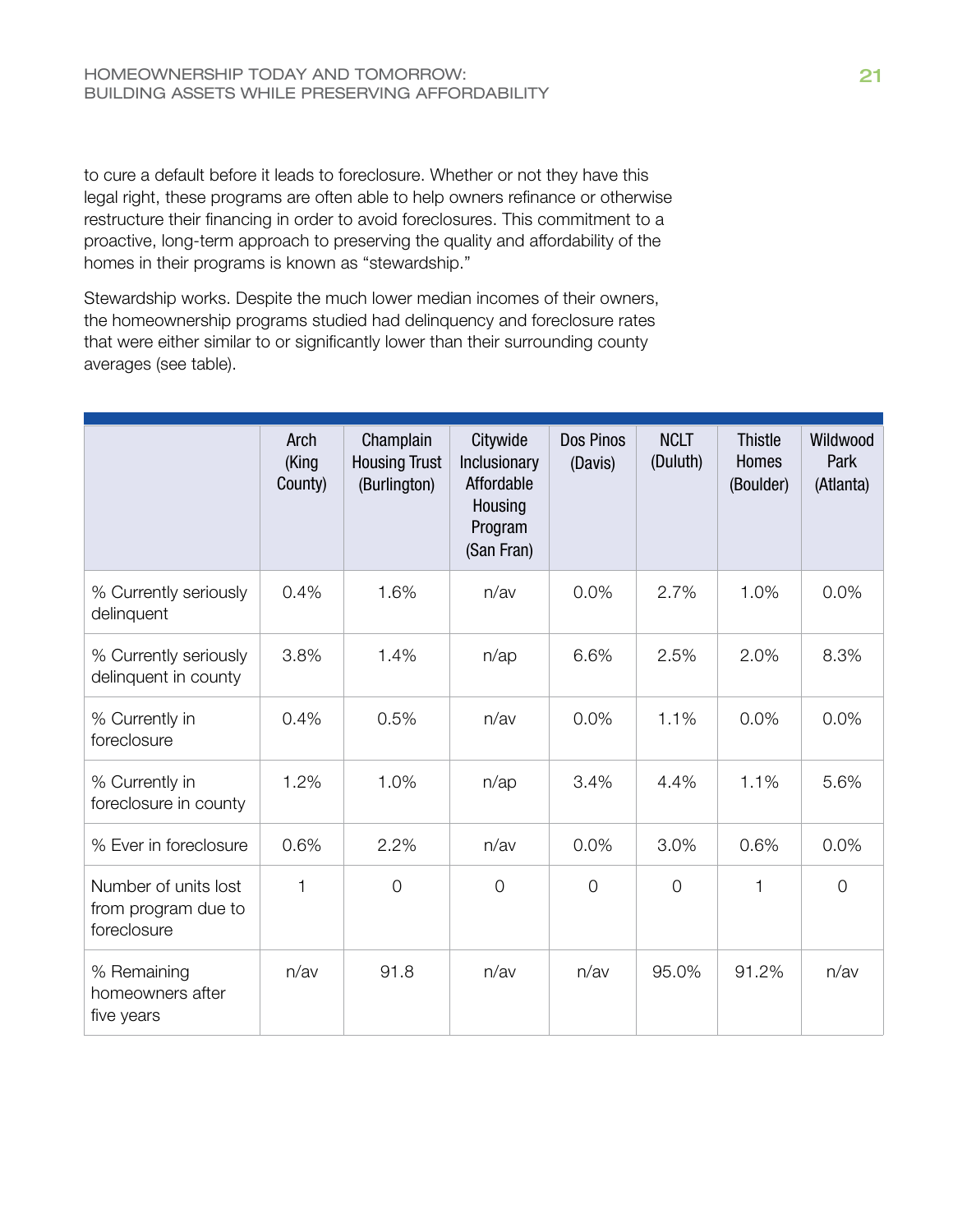## CASE STUDY

### ARCH: Renae and Dryke Martin

"We were always worried that our landlord was going to sell," says Renae Martin, describing why she wanted to own her own home. "I didn't want to start a family when things felt that uncertain."

The Martins learned about ARCH's deedrestricted housing program from friends who were planning to sell their ARCH home. They got pre-approved for a mortgage and then the friends decided not to sell after all. Their mortgage broker, recalls Renae, was very aggressive, saying, "There are plenty of other homes you can afford!" But that was with what the broker thought they could afford, she says, with adjustable rate mortgages and balloon payments, and the houses were all fixeruppers. "I didn't feel comfortable with that, with student loans, and the possibility of having to pay for a roof," she says. Looking back, she says she feels like they dodged a bullet by not getting sucked into the loan terms being offered.

But a few years later, when another ARCH home came up for sale at a price that did make sense for them, they went for it. Two years after that, having just had a baby, they sold that small twobedroom cottage and bought their neighbor's larger house, also an ARCH program home.

Renae says the shared-equity component of the program never worried her. "It feels fair," she says. "We're getting a good deal now; we shouldn't be able to later profit in spades. It would make it harder for someone else.

Anyway, she adds, "while we can't expect to get a huge windfall, the home does increase in value in accordance with the other homes in the area. We're not going to lose."

And in the meantime they are living in an area that seems to her to be the best of both worlds. "Our small development includes ARCH homes, market-rate homes, two low-income apartment complexes and a senior apartment complex," says Renae. "There are several older ladies who walk by our home each day and stop to talk to my children. The development itself seems to appeal to recent immigrants—on our street we have neighbors who are from Croatia, China, and Mongolia. Many of the other homes are owned by Microsoft employees who are typically higher-income younger couples. For Woodinville, that kind of diversity is fairly unusual, so it's really nice to see."

Woodinville has great schools and great parks and the location gives them tolerable 20- to 45-minute commutes. "I know people who routinely commute an hour and a half because they can't afford housing near the Bellevue/ Seattle area," she says.

The Martins expect to stay where they are for the long term. "We rented for 12 years before we could buy our own home," says Renae. "We're very happy here and this is a really wonderful program."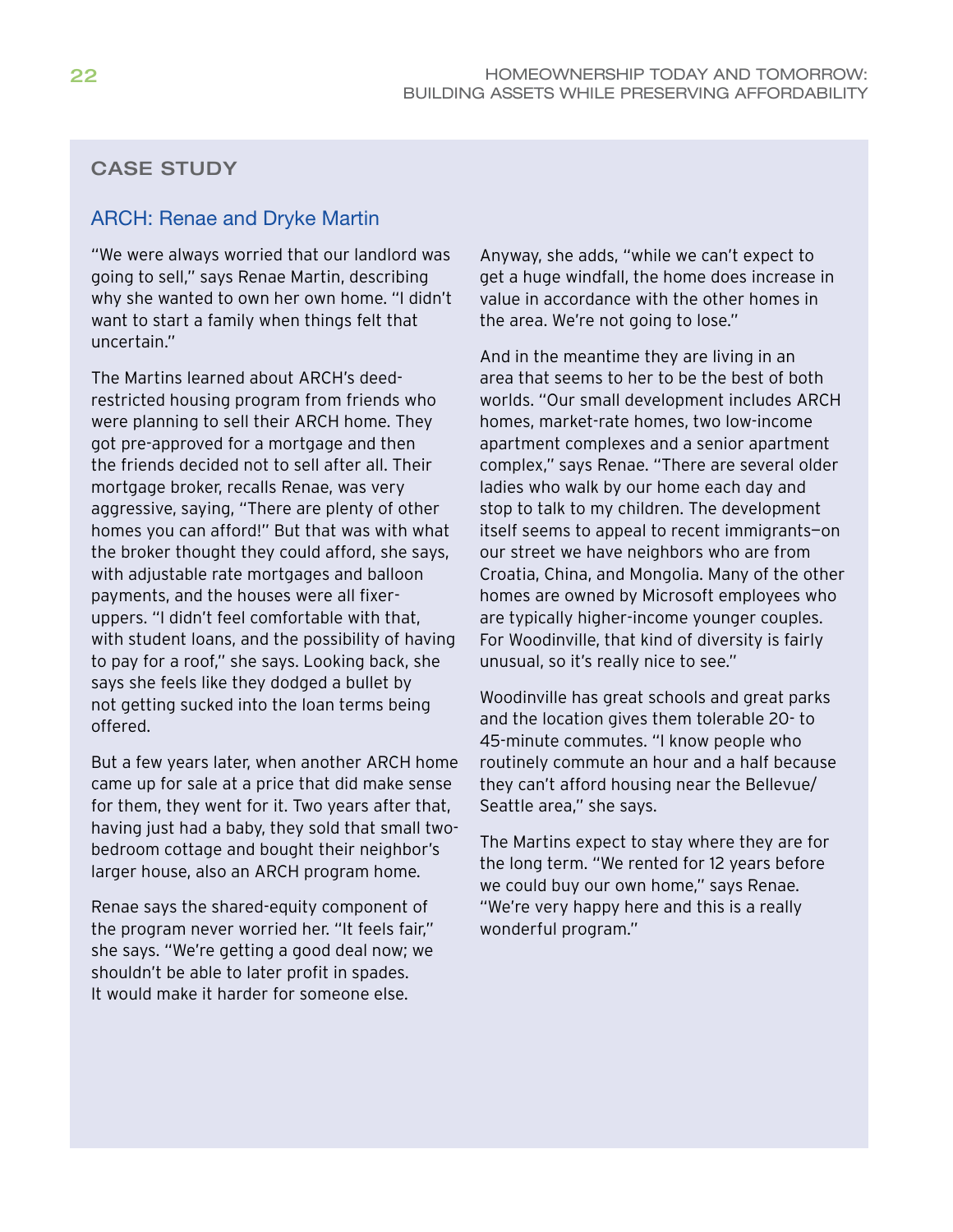These low foreclosure rates indicate that these programs were able to offer homeownership to low-income and low-wealth households without requiring those families to take on additional financial risk. These buyers faced no greater risk of foreclosure than the average homebuyer and far less than the typical lower income buyer faces.

For comparison, a full 15 percent of FHA loans originated in 2004 had been delinquent at some point by 2008, and 4.2 percent of them were in foreclosure.

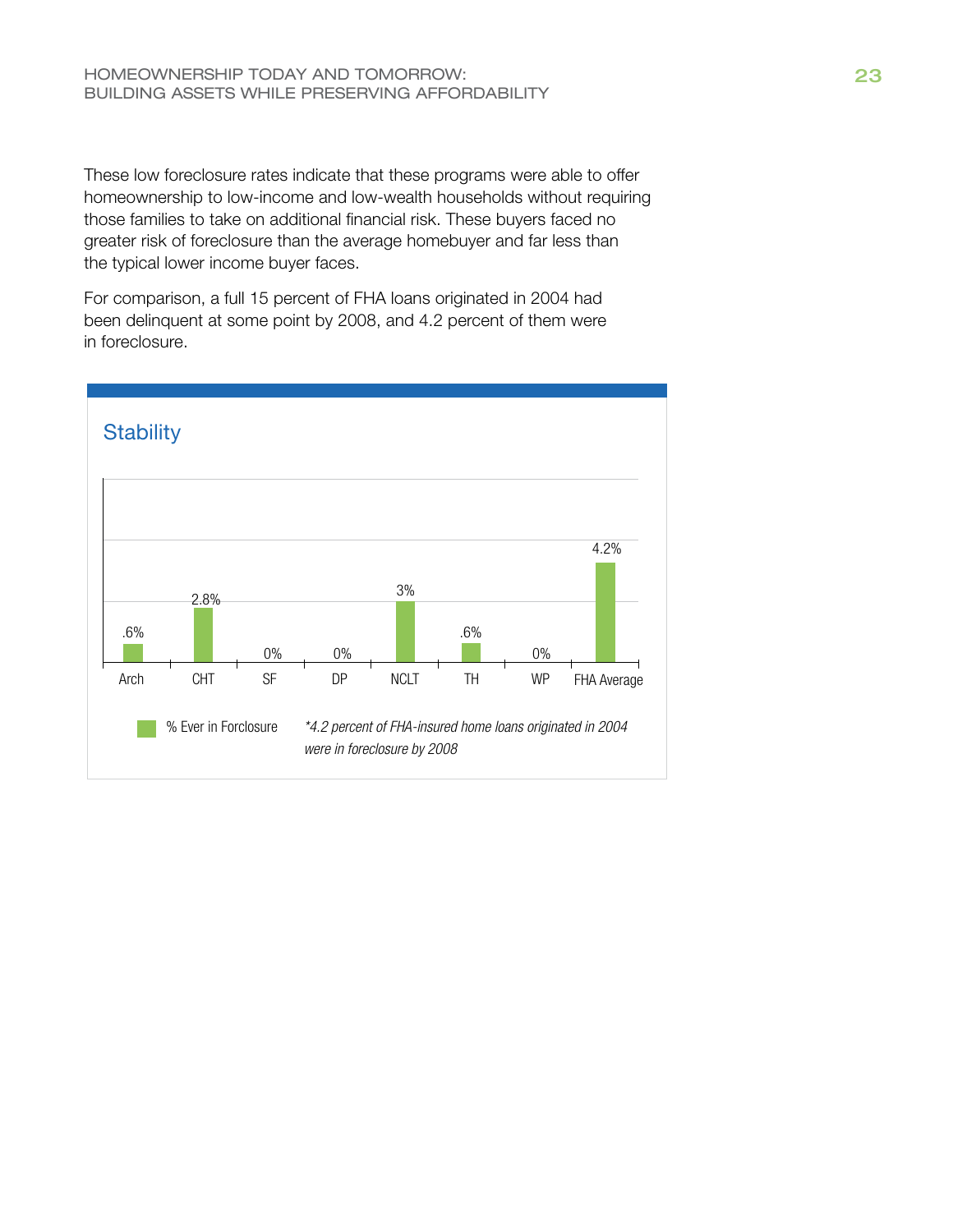

# Balancing Act

## Affordability and Wealth Creation

Affordable homeownership programs maintain long-term affordability by limiting the price appreciation that buyers can realize—but they do allow owners to realize meaningful gains, whether a fixed increase or a percentage of the market price appreciation.

How these appreciation formulas are constructed and how they interact with changing home prices and interest rates have a lot to do with how much equity owners accumulate versus just how affordable homes remain.

Formulas that give owners a larger percentage of the appreciation lead to increases in the minimum income required to buy a property. ARCH, for example, allows owners to keep 100 percent of the appreciation on their homes—their owners built the most equity of all the programs, but on resale the minimum income needed to purchase an ARCH home had increased by more than 10 percent for 66 percent of their units.

On the other hand, under formulas like San Francisco used before 2007, which limit resale prices to be affordable to those making 100 percent of area median income, when prices and interest rates rise, many units must be resold for less than their original purchase price. Owners in the program have a lower rate of return on their investments—an average of 11.3 percent as compared to 60 percent for ARCH—but it maintains stronger affordability, with the minimum income to purchase increasing by more than 10 percent for only 26 percent of resales.

No one formula seems to be perfect for every circumstance. But the study showed that these programs were able to respond in a timely manor when they found that their affordability formulas were not generating the right balance between asset building and affordability. ARCH initially based its formula on changes in the area's housing prices, but when they noticed that rapid price increases were eroding affordability they switched to a formula that ties resale prices to the average of the change in area housing prices and the change in the area median income. San Francisco, on the other hand, was using a formula that preserved affordability perfectly but resulted in too little appreciation for owners. In order to offer more predictable asset-building opportunities, they switched to a formula that tied prices to the change in the area median income.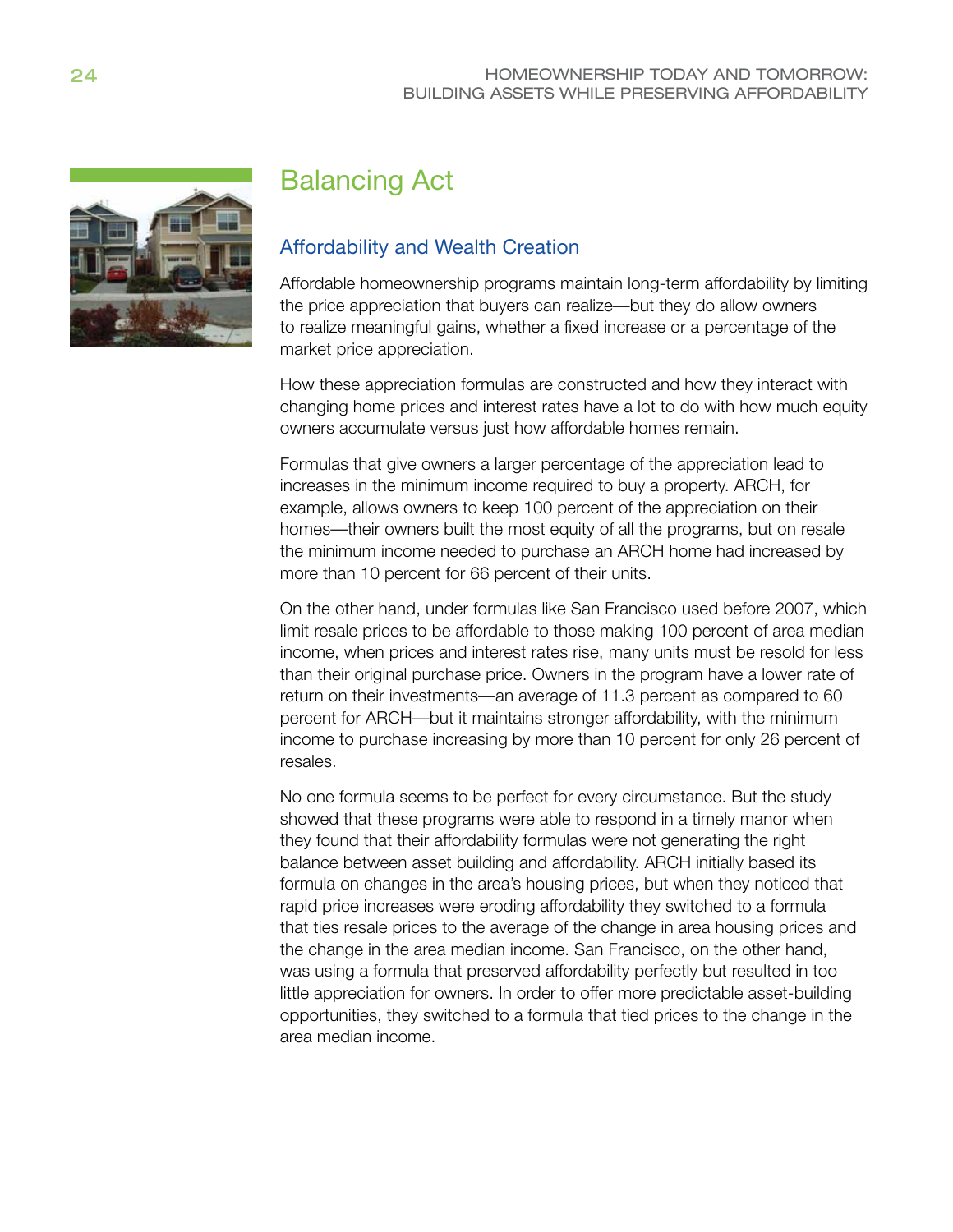## Mobility and Stability

Traditional homeownership can tie owners to a depreciating property or destabilize them through foreclosure. Low-cost rentals sometimes offer unstable housing as well. Efforts to reduce high-cost and predatory loans and to cure delinquencies increase stability in affordable homeownership programs, while the below-market costs, assets built, and sales assistance from the programs keep families mobile when they are ready to move on.

## A Model that Works

In an era of tight public and private resources and increasing housing affordability problems, we clearly need a new model, one that will open doors for families in need now and into the future without breaking the bank.

Delivering a triple benefit of long-lasting affordability, wealth creation, and increased security, homeownership programs that preserve long-term affordability are poised to answer that call.

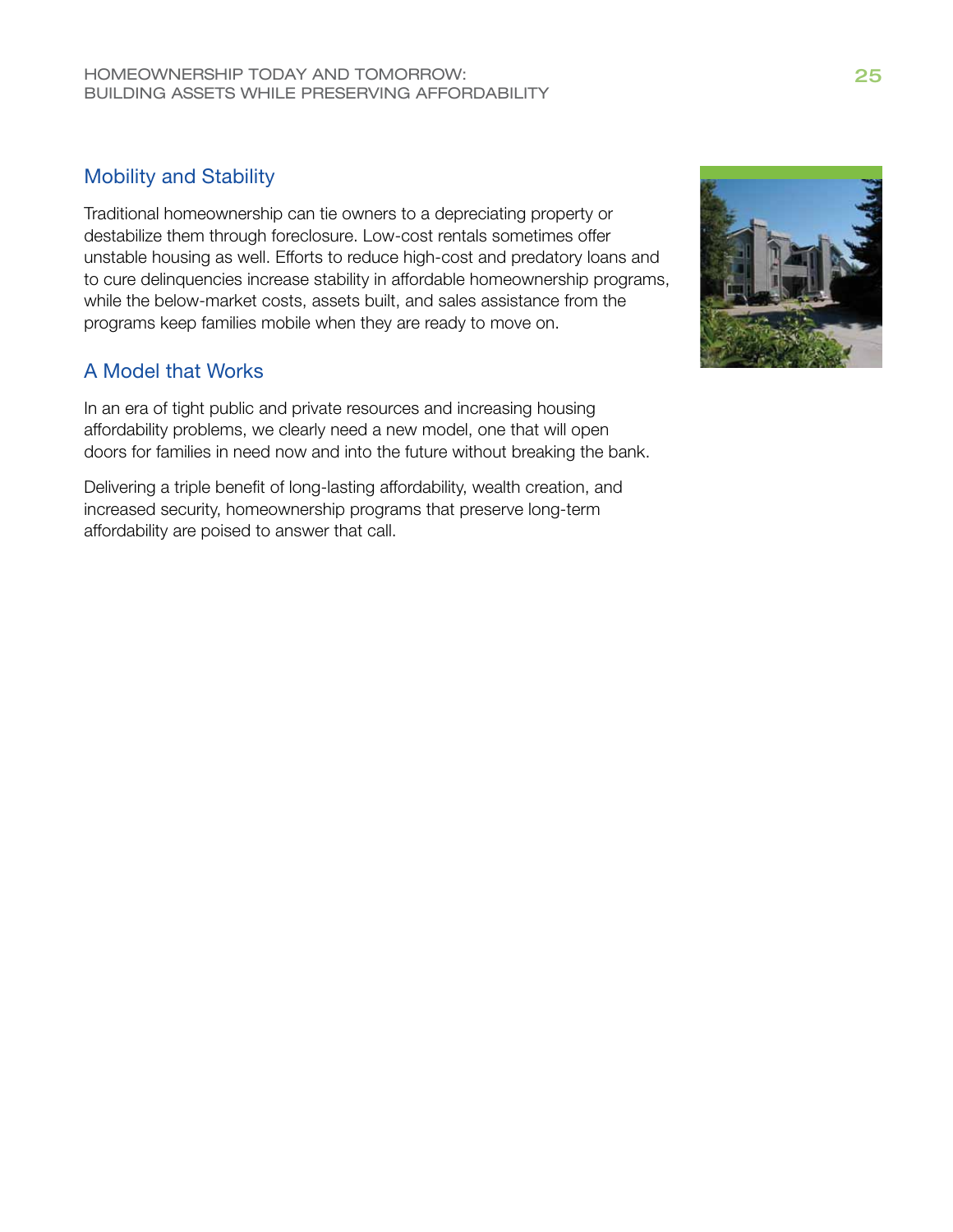# **Endnotes**

- <sup>1</sup>Caner, A., and E. N Wolff. "Asset Poverty in the United States: Its Persistence in an Expansionary Economy." Public Policy Brief 76 (2004): n. pag. Print.
- <sup>2</sup> Herbert, Chris and Belsky, Eric. "The Homeownership Experience of Low-income and Minority Households: A Review and Synthesis of the Literature." Cityscape 10 (2), 2008; and http:// frpo.org/Document/Topics&Issues/Renting%20vs.%20Owning/Achieving%20American%20 Dream%20Katz%20Reid.pdf.
- 3Common names include "below market rate homeownership," "permanently affordable ownership," "limited-equity homeownership," and "shared-equity homeownership." (See John E. Davis, Shared Equity Homeownership: The Changing Landscape of Resale-Restricted, Owner-Occupied Housing, National Housing Institute, 2006, http://www.nhi.org/research/522/ shared\_equity\_homeownership/)
- <sup>4</sup> All references to percent of median income, unless otherwise specified, refer to the median family income for the metropolitan area.
- <sup>5</sup> San Francisco's homes remained affordable to buyers earning exactly the same inflationadjusted household income, but at resale this level of income technically represented a higher percentage of median (as shown in the graph), due a change in HUD's calculation that lowered the official area median family income.
- 6In the one exception, Dos Pinos Cooperative, members didn't finance their share purchases, and share prices increased very slowly.
- 7Paul Emrath, "How Long Buyers Stay in Their Homes," National Association of Homebuilders, 2009, table 2. http://www.nahb.org/generic.aspx?sectionID=734&genericContentID=110770& channelID=311.
- 8Chris Herbert and Eric Belsky. "The Homeownership Experience of Low-income and Minority Households: A Review and Synthesis of the Literature." Cityscape 10 (2), 2008; and http:// frpo.org/Document/Topics&Issues/Renting%20vs.%20Owning/Achieving%20American%20 Dream%20Katz%20Reid.pdf.